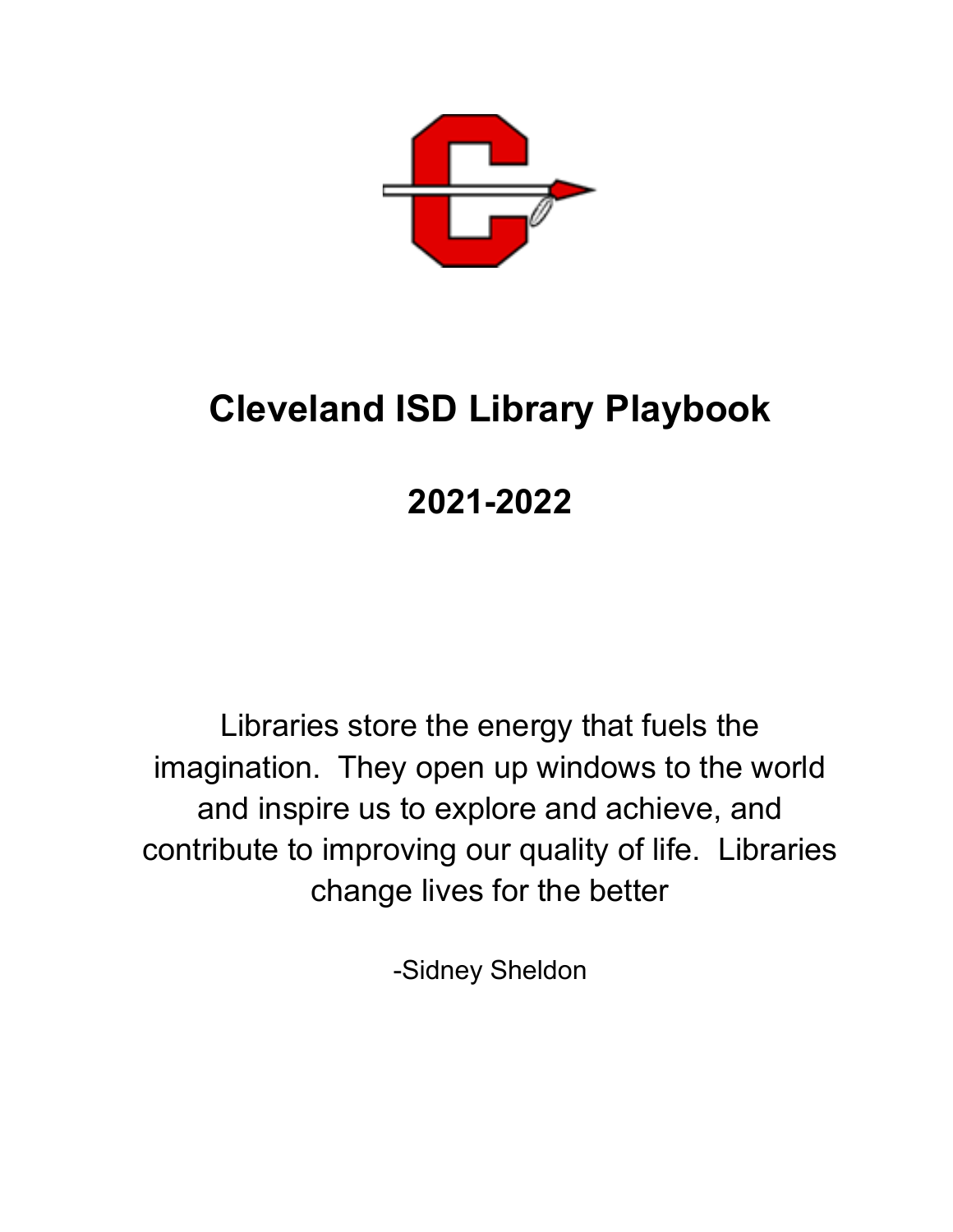## **TABLE OF CONTENTS**

- **I.** Vision Statement
- **II.** Mission Statement
- **III.** Goals
- **IV.** Bill of Rights
- **V.** Personnel
	- a. Librarian
	- b. Library Paraprofessional
	- c. Student Library Assistant
	- d. Library Volunteer
- **VI**. Collection Acquisition
- **VII.** Collection Assessment and Maintenance
- **VIII.** Cataloging Procedures
- **IX.** Circulation
- **X.** Challenged Materials and Reconsideration
- **XI.** Instructional Resources- Board Policy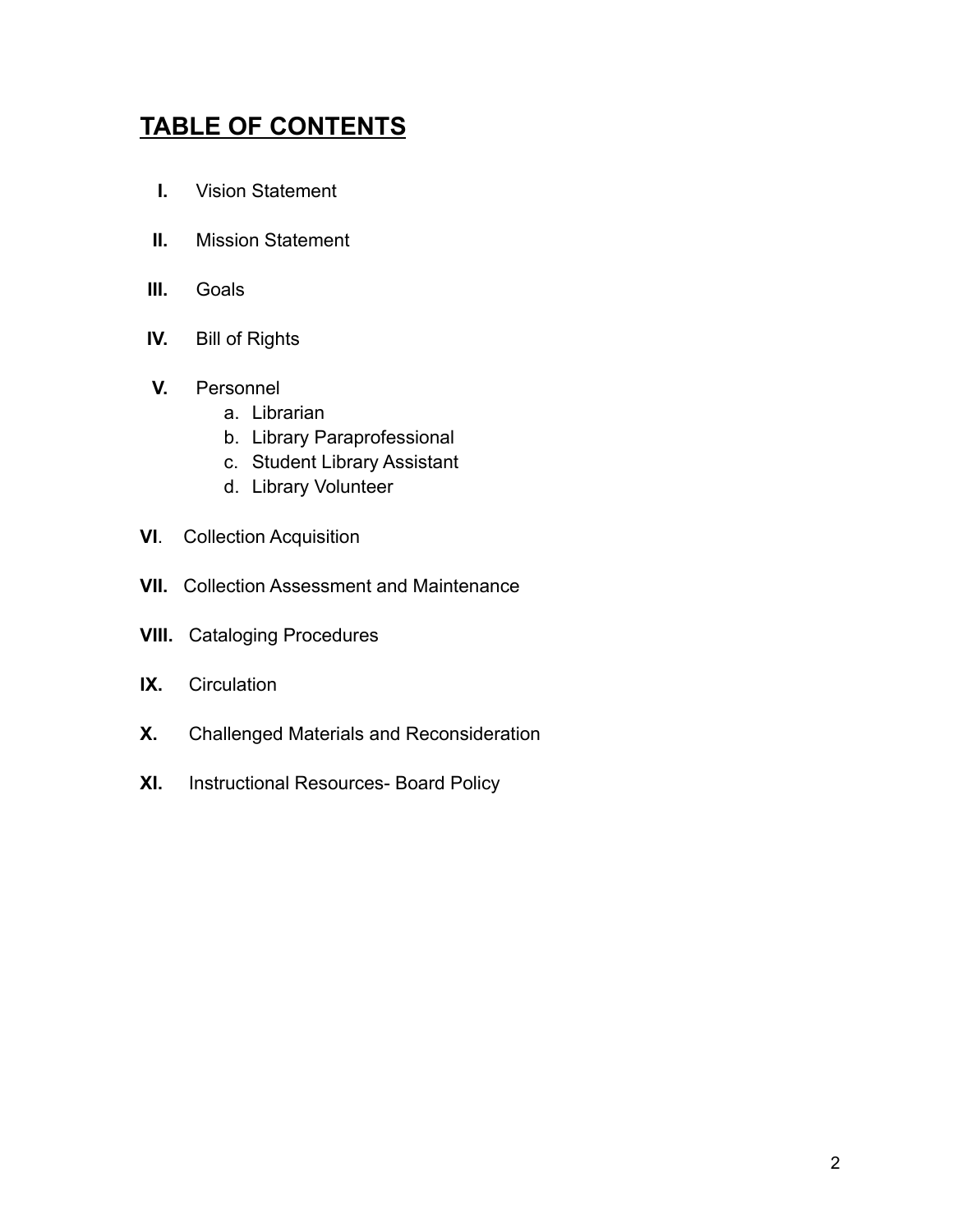## **I. Cleveland ISD Library Vision**

As a literature based entity, our vision is to cultivate and advance a culture of lifelong researchers, critical thinkers and self directed learners that will empower and enrich a global society.

## **II. Cleveland ISD Mission Statement**

While supporting classroom instruction to ensure a better future, our mission is to provide quality literature and resources to elevate learning experiences for our diverse community of learners.

## **III. Goals**

## **The goals of the Cleveland ISD Library Program:**

- Our students will develop skills and show progress in their learning of information literacy skills.
- Our students will be allowed to enjoy opportunities of discovery, fostering their independent choice of reading with different genres and information in a variety of formats.
- Librarians will apply the most proficient professional knowledge and skills to teaching, leading, and guiding our students.
- Librarians will provide access to technology in order to effectively integrate it into the classroom to provide real world experiences and support the curriculum.
- Librarians will provide flexible scheduling (access to books) in an effort to eliminate any educational disparities while increasing achievement amongst our students.
- All teaching staff will be supported collaboratively, by the librarian, to enhance innovative teaching and achieve both library and classroom instructional goals.
- School-based library lessons and programs will meet the overall Cleveland ISD library program mission and objectives.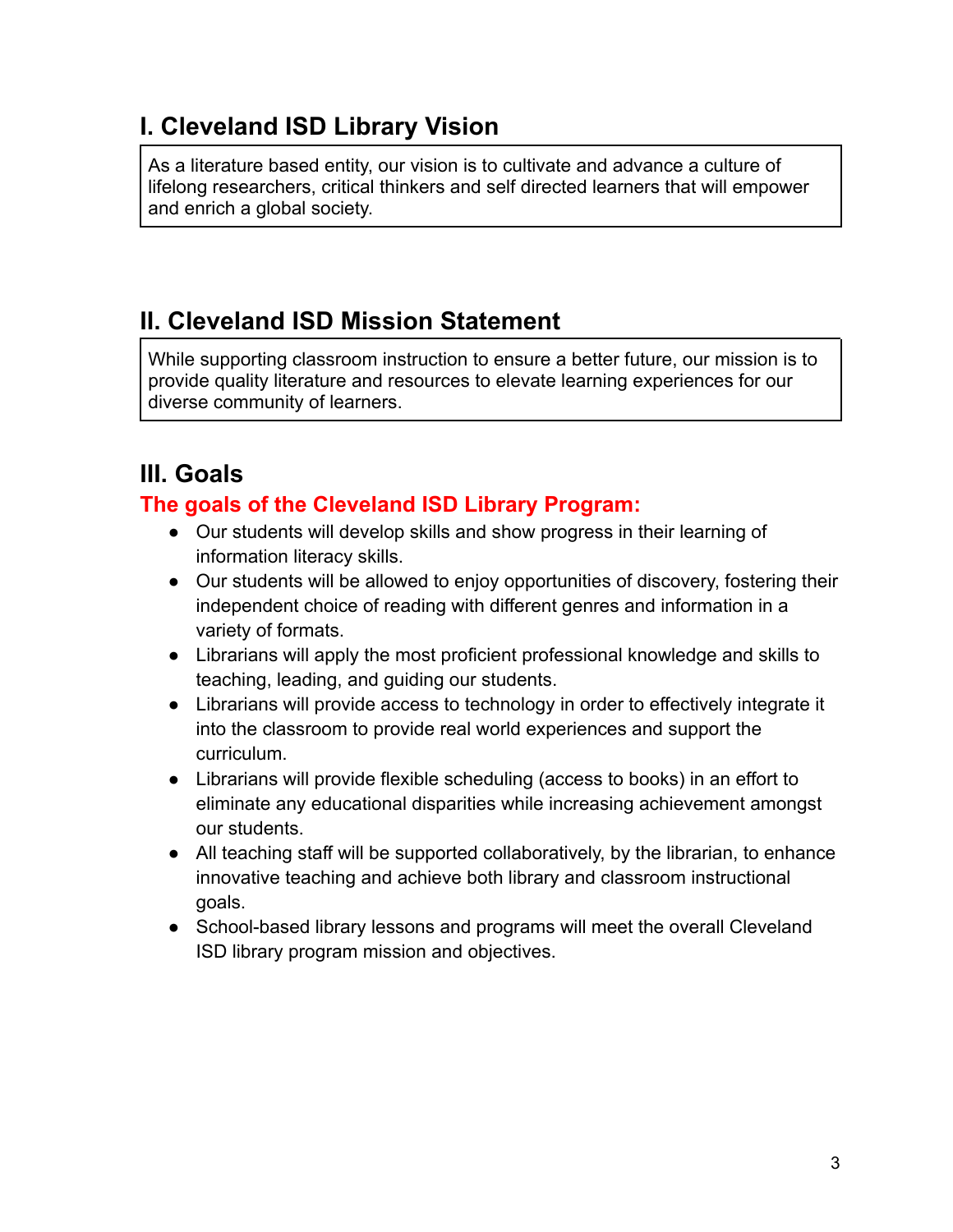## **IV. Bill of Rights**

## **Library Bill of Rights**

**The American Library Association affirms that all libraries are forums for information and ideas, and that the following basic policies should guide their services.**

**I**. Books and other library resources should be provided for the interest, information, and enlightenment of all people of the community the library serves. Materials should not be excluded because of the origin, age, background, or views of those contributing to their creation.

**II**. Libraries should provide materials and information presenting all points of view on current and historical issues. Materials should not be proscribed or removed because of partisan or doctrinal disapproval.

**III.** Libraries should challenge censorship in the fulfillment of their responsibility to provide information and enlightenment.

**IV.** Libraries should cooperate with all persons and groups concerned with resisting abridgment of free expression and free access to ideas.

**V.** A person's right to use a library should not be denied or abridged because of origin, age, background, or views.

**VI**. Libraries which make exhibit spaces and meeting rooms available to the public they serve should make such facilities available on an equitable basis, regardless of the beliefs or affiliations of individuals or groups requesting their use.

**VII.** All people, regardless of origin, age, background, or views, possess a right to privacy and confidentiality in their library use. Libraries should advocate for, educate about, and protect people's privacy, safeguarding all library use data, including personally identifiable information.

*Adopted June 19, 1939, by the ALA Council; amended October 14, 1944; June 18, 1948; February 2, 1961; June 27, 1967; January 23, 1980; January 29, 2019. Inclusion of "age" reaffirmed January 23, 1996.Source:*

*Library Bill of Rights | Advocacy, [Legislation](http://www.ala.org/advocacy/intfreedom/librarybill) & Issues*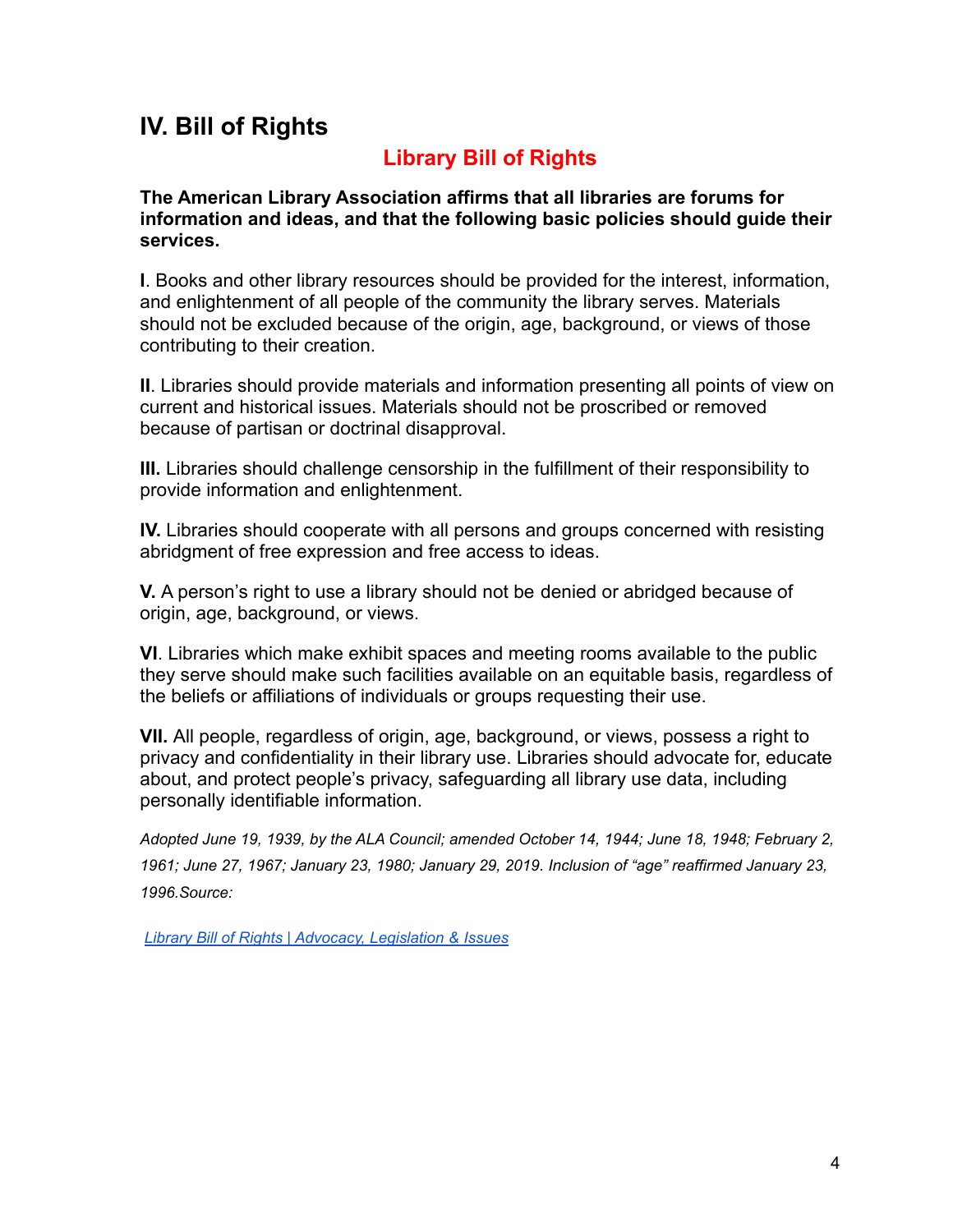## **V. Personnel**

**A. Librarian**

**Job Title**: Librarian

**Reports to**: Campus Principal and Administrator for Library Services.

## **Primary Purpose**:

Supervise and manage the school library/media center. Provide services and resources which allow students to develop skills in locating, evaluating, synthesizing and using information to solve problems. Provide a high interest, appropriate, diverse collection of materials advancing literacy and supporting the goals and objectives of the curriculum and the reading program of the school.

## **Qualifications**:

Education Certification Master's Degree in Library Science/Master's with Library Certification from an accredited college or university

## **Special Knowledge/Skills**

Knowledge of Library Science. Ability to instruct and manage student behavior. Strong organizational, communication and interpersonal skills.

## **Experience**:

At least 2 years of experience in a classroom setting.

## **Major Responsibilities and Duties**:

- **1.** Provide group instruction and individual guidance to assist students in locating resources and using research techniques. Promote an inviting and user friendly environment. Purchase high interest books, foster and encourage reading with book clubs, collaborate with campus staff to support curriculum, and facilitate makerspace sessions.
- **2.** Consult with teachers on appropriate use of materials and purchase materials that enhance the curriculum. Make the library a welcoming, friendly environment. Share all information about products and services available to staff and students. Help with material selection. Ask for suggestions wants/needs. Collaborate on usage of the library resources.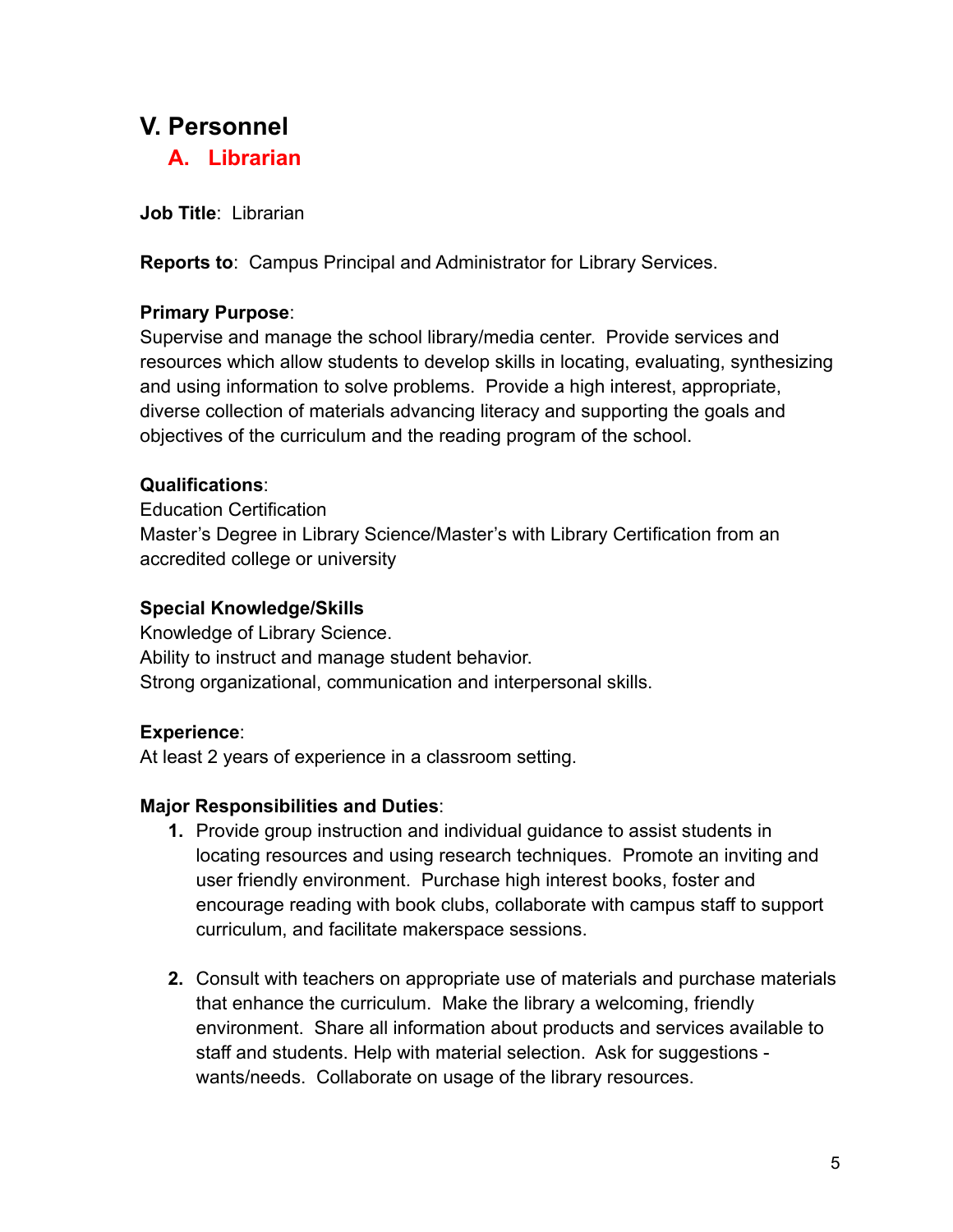- **3.** Serve as an information resource for users of library/media center materials. Provide staff development opportunities for teachers on the availability and use of campus and district learning resources.
- **4.** Effectively plan a school library program to meet identified needs.
- **5.** Use funding wisely; purchase durable products at the best possible prices.
- **6.** Engage in professional development to keep abreast of changes in the field of Library Science.

### **Supervisory Responsibilities**:

Supervise library paraprofessionals, student library aides and library volunteers.

## **B. Library Paraprofessional**

**Job Title**: Library Paraprofessional

**Reports to**: Campus Principal and Librarian

**Dept./ School**: Campus assigned

### **Primary Purpose**:

Assist the librarian in the preparation and management of library activities. Work under the supervision of a certified librarian or other certified personnel.

### **Qualifications**:

High School diploma or equivalent Texas Education Agency Paraprofessional Educational Aide 1 Certification or meet requirements for certification.

### **Special Knowledge/Skills**:

Ability to work well with all patrons. Knowledge of computer operations. Knowledge of library materials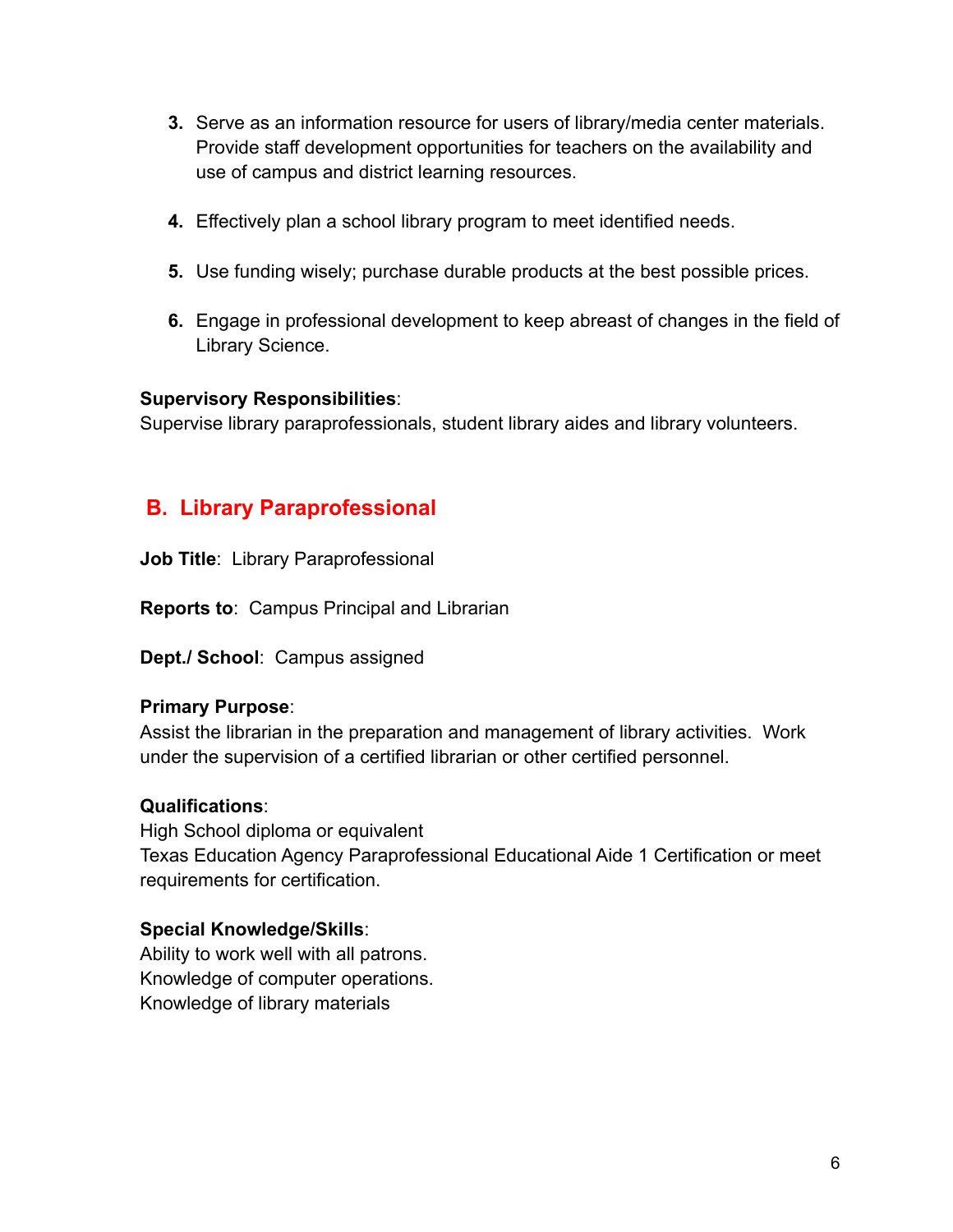#### **Essential Job Functions and Duties**:

- 1. Maintain a positive attitude of cooperation and high expectations which would further the smooth operation of the library/media center.
- 2. Check materials in and out as necessary.
- 3. Shelve books and materials returned to the library.
- 4. Assist patrons in locating books and materials to meet their needs.
- 5. Perform other duties as assigned by the principal/librarian to maintain an effective library program.

## **C. Student Library Aide**

**Job Title:** Student Library Aide

**Reports to**: Librarian or Library Paraprofessional

#### **Primary Purpose**:

Students are expected to be responsible caretakers of the library.

### **Qualifications**:

- 1. Passing grades
- 2. Clear behavior records
- 3. Punctual
- 4. Upper grade level students

### **Major Responsibilities and Duties**:

- 1. Shelving books
- 2. Shelf reading
- 3. Assisting other patrons
- 4. Clerical duties
- 5. Other duties as assigned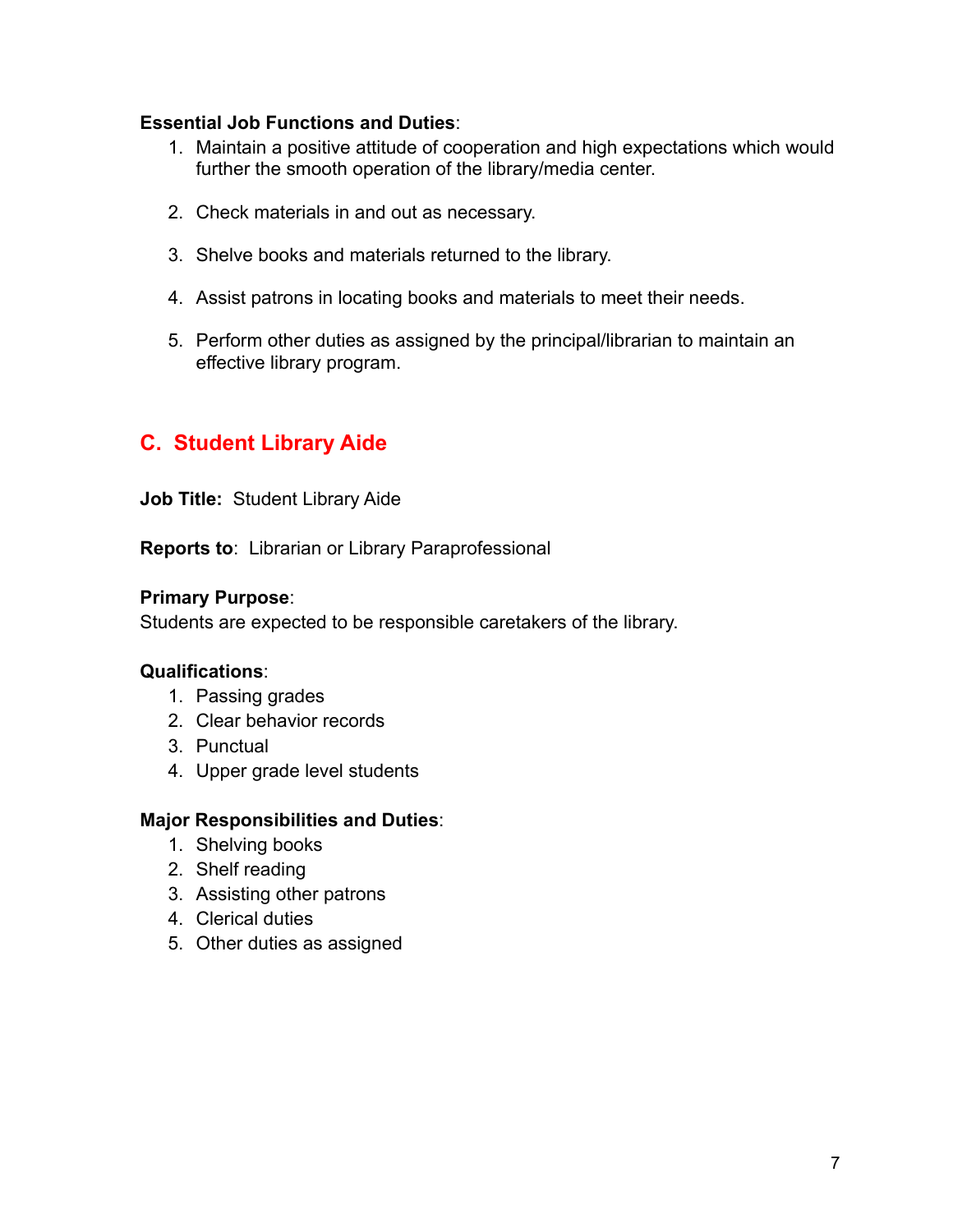## **D. Library Volunteer**:

**Job Title**: Library Volunteers

**Reports to**: Librarian or Library Aide

**Primary Purpose**: To serve as a liaison between the school and community. They promote and reflect a collaborative effort between both environments.

**Qualifications**: Background check

#### **Major Responsibilities:**

Assist the librarian or library aide with all activities.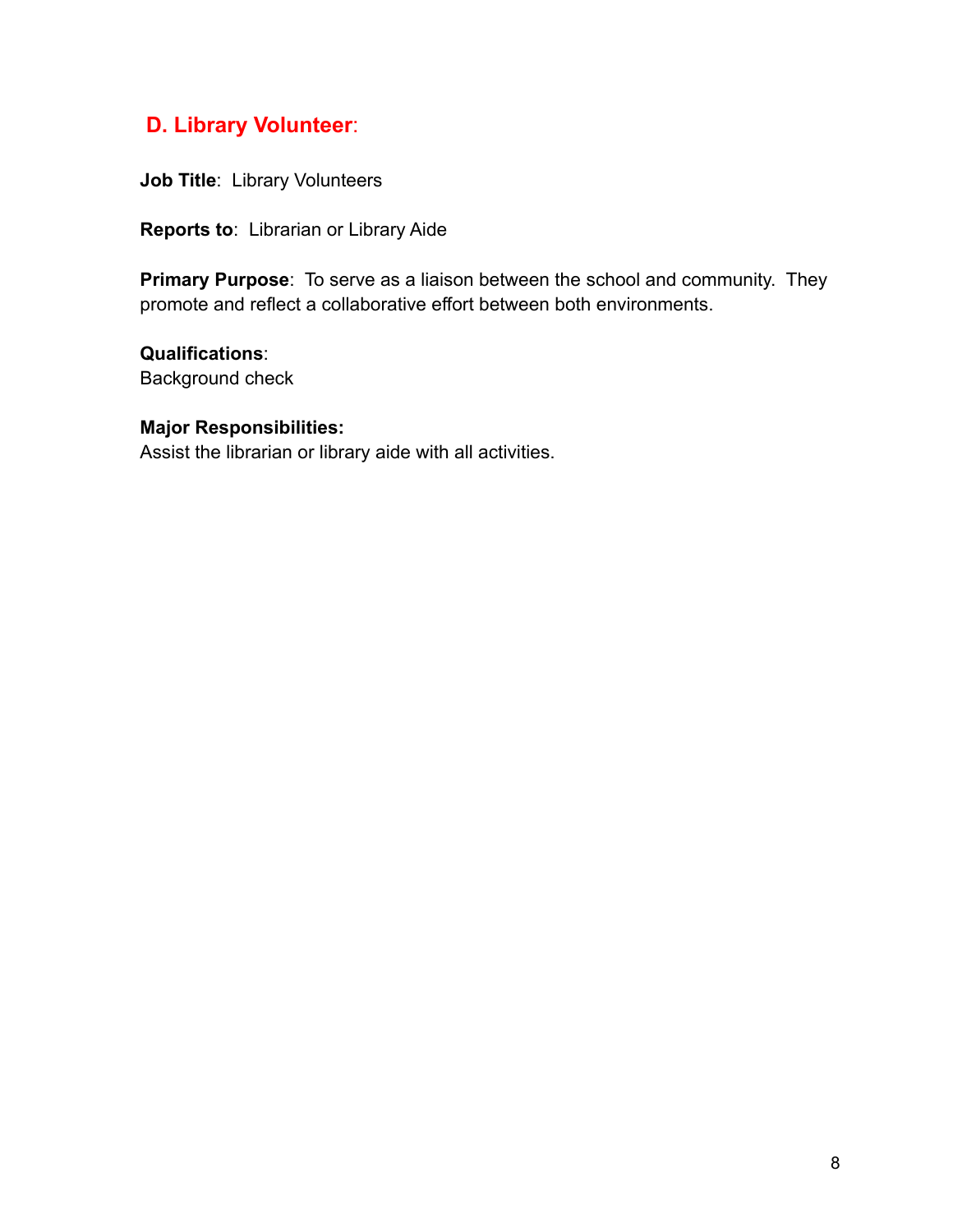## **VI. Collection Acquisition**

## **Materials**

## **Policy Statement:**

Cleveland ISD libraries place a high emphasis on educational, informational and recreational objectives. Materials selected for the library shall be purchased in formats that best address these objectives and suit patron needs. The Cleveland Independent School District grants the campus librarian the authority in purchasing, retention, and withdrawal of library materials. As such, the campus librarian shall be held responsible and answerable to the campus principal and the Cleveland ISD school board for any selections made.

## **Policy Specifics:**

All Cleveland ISD libraries support the Library Bill of Rights adopted by the American Library Association, and it serves as the basis for this policy and other lending policies of this library. Reviews of new books from both professional journals and popular reviewing outlets are important tools in the selection process. Recommendations from the faculty, students and the public are also welcomed and evaluated within the framework of the acquisition process.

The Cleveland ISD School Board is legally responsible for the selection of all instructional materials used in the library. Responsibilities for actual selection shall rest with the professionally trained librarian. The campus librarian has the final responsibility for the selection of all materials to be incorporated into the library's collection, regardless of the mode of acquisition. It is the librarian's responsibility to provide materials that are of both current interest and permanent value, that are up-to-date, that are responsive to the interests and needs of staff and students and that do not discriminate against any political, religious, economic, or social view or group through deliberate exclusion of their views. The librarian shall try to provide for a diversity of materials without exercising either direct or implied censorship. The librarian shall be responsible for expending available funds in an equitable manner so that all divisions of the collection receive a just proportion of said funds.

## **Selection Criteria:**

To assure quality selection of materials for Cleveland ISD libraries, the following criteria will

Be weighed as they apply: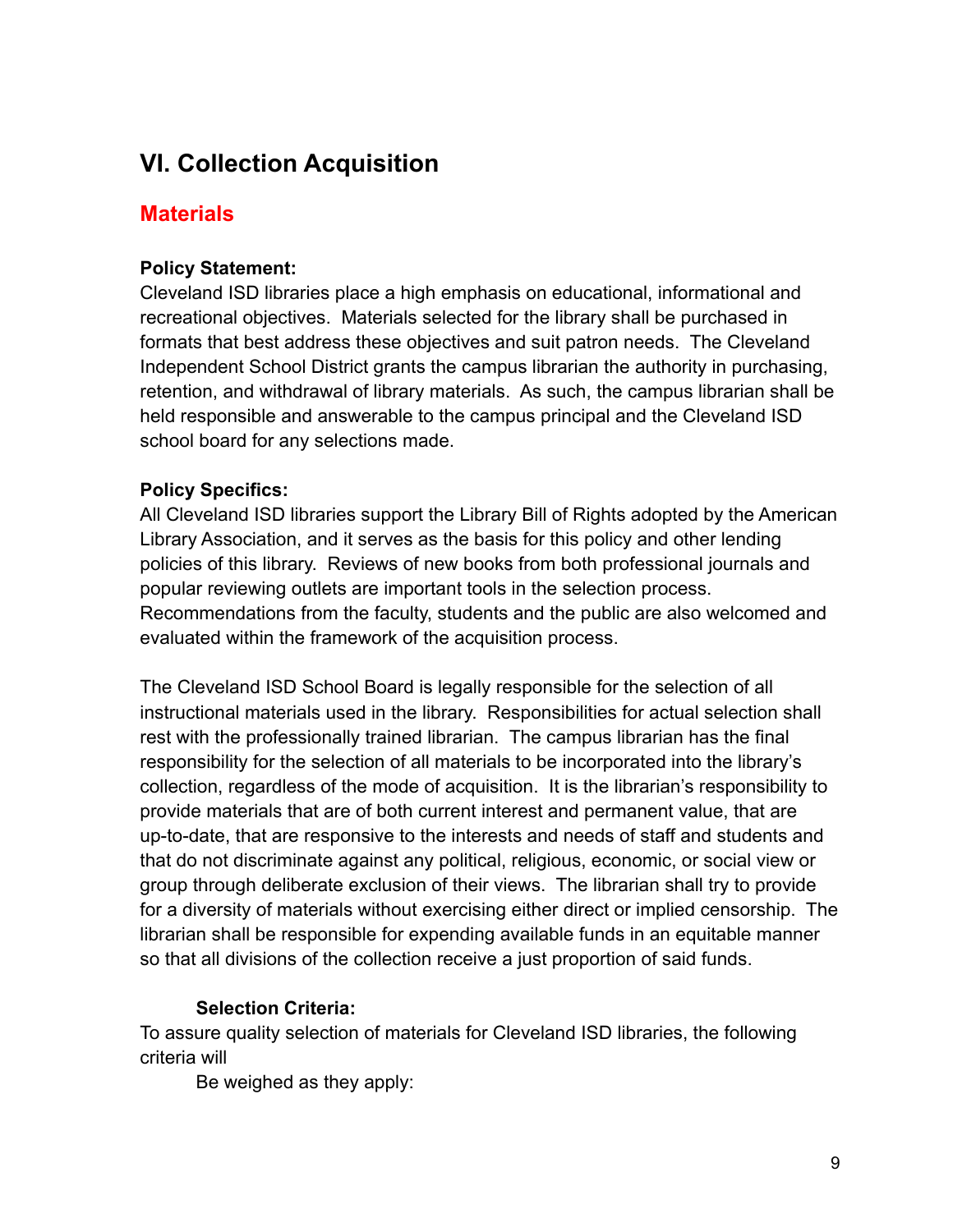- 1. **Authenticity:** Materials should be accurate and current. The reputation and significance of the author, composer, producer, and publisher is also being considered. Out-of-date or no longer useful materials are withdrawn from the collection.
- 2. **Appropriateness:** The materials should be consistent with instructional objectives, instructional levels, and age groups. They should represent fair and unbiased presentations of information and should support the school and the district's educational goals and policies, including the advancement of student literacy.
- 3. **Interest:** Materials should arouse curiosity leading to other individual learning, creativity, and research.
- 4. **Diversity:** Consideration should be given to a diverse range of formats, interests, abilities, backgrounds, cultures, languages, religions, and maturity levels.
- 5. **Organization and Balance:** Materials should be selected which will help each school maintain a balanced collection of materials. Multiple items of outstanding and much in demand materials are purchased as needed. Worn or missing resources that still have educational value are replaced periodically.
- 6. **Technical Quality:** Resources will be purchased in a variety of formats with efforts made to incorporate emerging technology when they meet the criteria outlined above
- 7. **Cost of Materials:** The cost of materials should be justifiable, considering the relative cost of satisfactory substitutes and the availability of funds.
- 8. **Guides:** Professionally prepared, reputable, and unbiased selection tools should be consulted as selection guides.
- 9. **Gifts:** Gift materials will be evaluated by the selection criteria outlined above and shall be accepted or rejected in accordance with those criteria.

## **Procedures**

## **Library Books:**

- Library books are selected based upon their literary and artistic merit contribution to the balance of the total collection, and the suitability of their content and vocabulary to the age of the reader.
- Materials selected shall present an accurate, fair picture of the subject.
- A quote must be requested from a district approved vendor.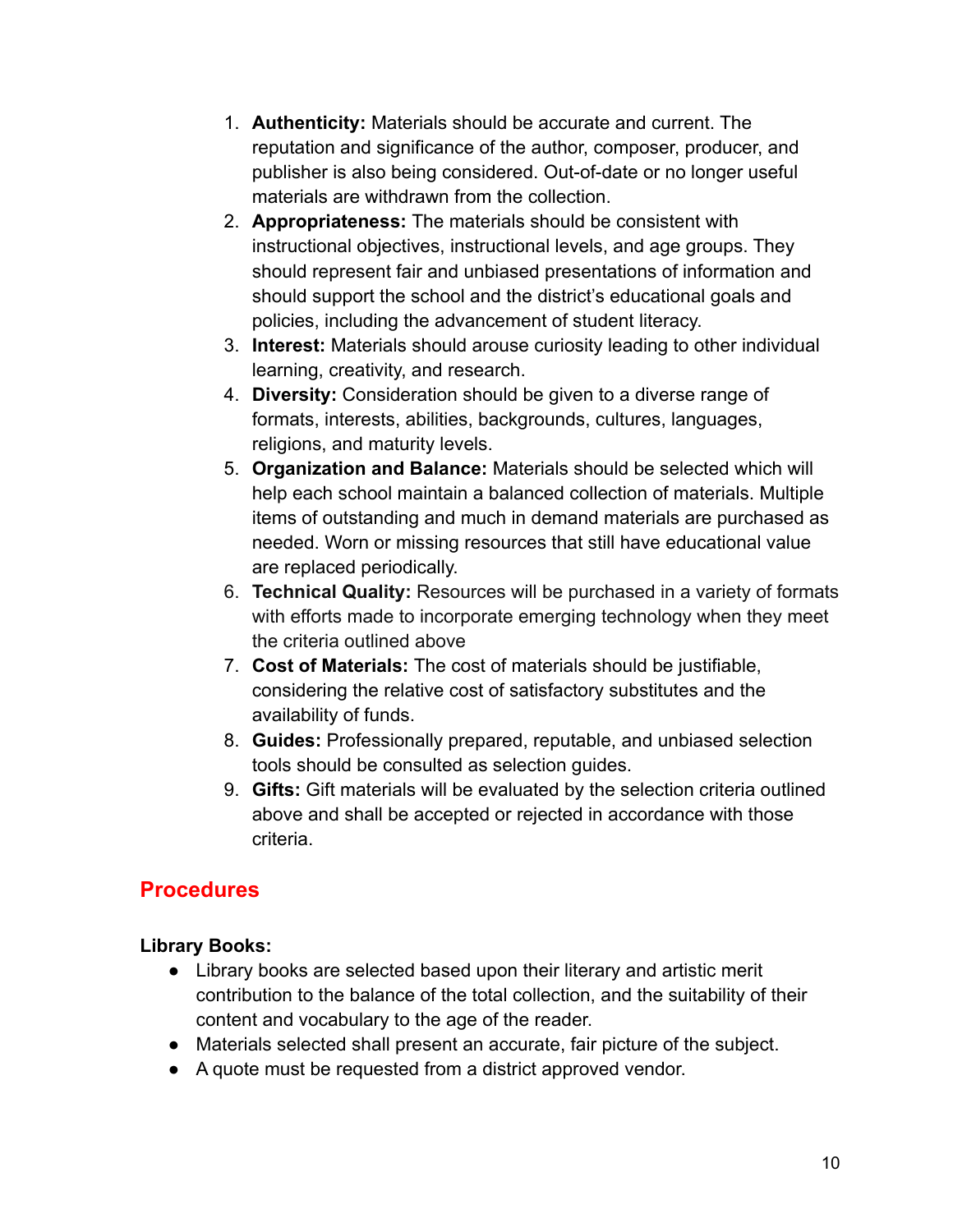- Once the quote has been received, a district purchase request form must be completed using the product information from the quote.
- The purchase request must be submitted to the campus administrator for approval and processing.

## **Professional Collection:**

- Books and resources for the professional collection are selected based upon their alignment with the district's mission and goals and should also be in accordance with the school's curriculum and instructional programs.
- A quote must be requested from a district approved vendor for the desired materials.
- Once the quote has been received, a district purchase request form must be completed using the product information from the quote.
- The purchase request must be submitted to the campus administrator for approval and processing.

## **Periodicals:**

- Purchased to supplement the book collection, provide recreational and professional reading, and/or provide material not yet available in book form.
- Selection of periodicals shall be based upon their consideration as authoritative, objective, and of local interest and demand.
- A quote must be requested from a district approved vendor for the desired materials.
- Once the quote has been received, a district purchase request form must be completed using the product information from the quote.
- The purchase request must be submitted to the campus administrator for approval and processing.

## **Technology and Online Resources:**

The purchase of technology and online resources should be selected to address specific curricular needs.

● All purchase recommendations must be submitted to the campus principal.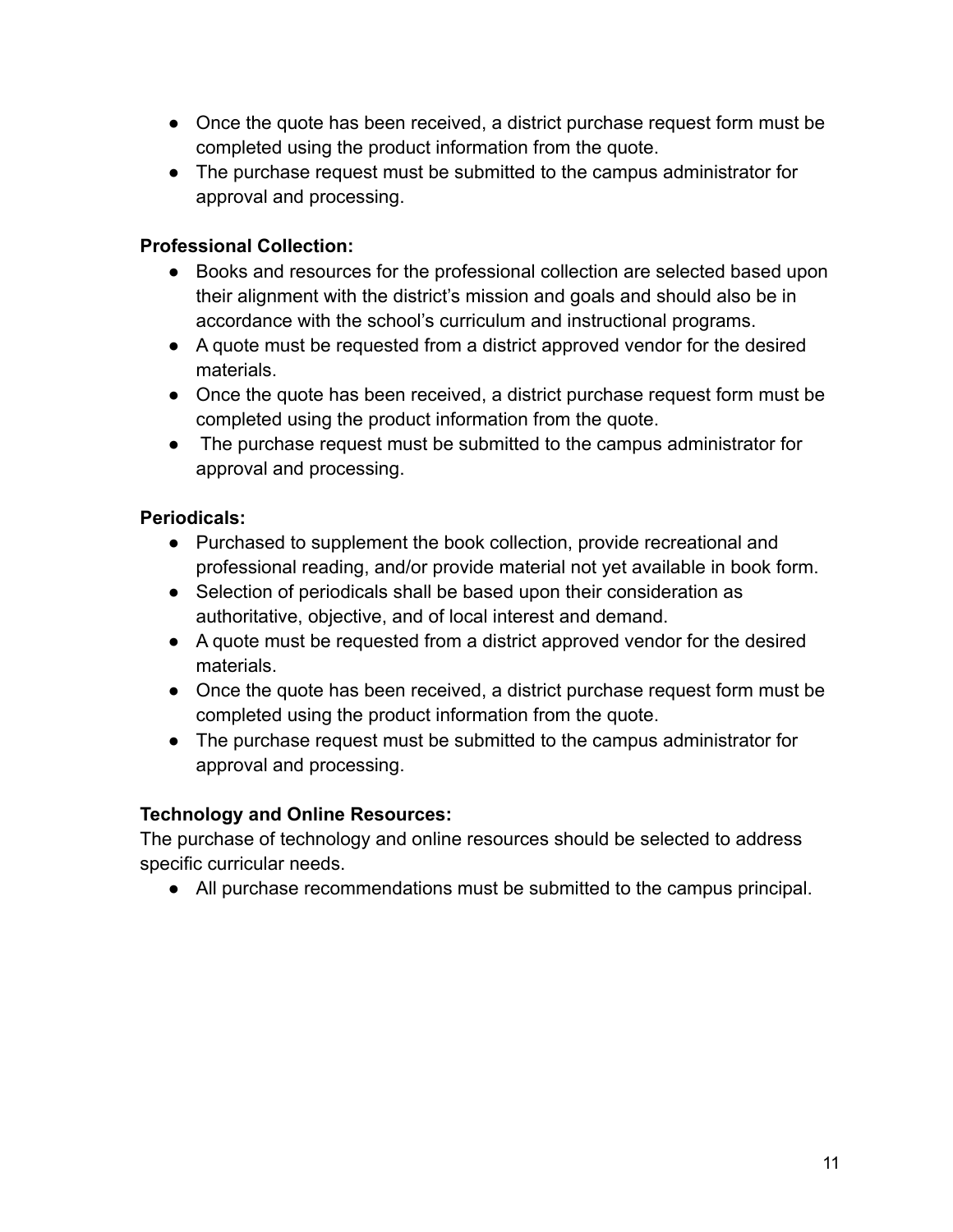## **VII. Collection Assessment and Maintenance**

## **Weeding Materials**

### **Policy Statement:**

Weeding is essential to collection development. Its purpose is to rid the library of unsuitable and unnecessary resources. The librarian will use the district selected OPAC to complete an annual inventory of the collection. Once the inventory is completed a report will be analyzed by the librarian to determine which materials are unsuitable and unnecessary.

## **Policy Specifics:**

The purpose of weeding is to provide a library collection that supports and enriches both the curriculum and the personal needs of the school. An annual review of the collection provides an opportunity to ensure the library houses the most up-to-date collection and accurate reference information. Weeding materials benefits the collection by making more effective use of space and provides a more attractive collection to promote use along with encouraging patrons to care for library materials.

### **Criteria for Weeding Library Material:**

### **Physical appearance**

- Discard items that are overly worn and cannot be repaired.
- Books with appearances that would discourage readers.

### **Outdated**

- Discard items in which the basic information and/or illustrative material is out-of-date.
- Books that contain incorrect information, that have been replaced with a newer edition

### **Procedures:**

- The librarian may begin taking inventory in the last 2 weeks of May or sooner.
- Once inventory is complete, print a list of missing items. Search for these missing items and find as many as possible.
- On the last day of school, mark any items still missing on the inventory as lost.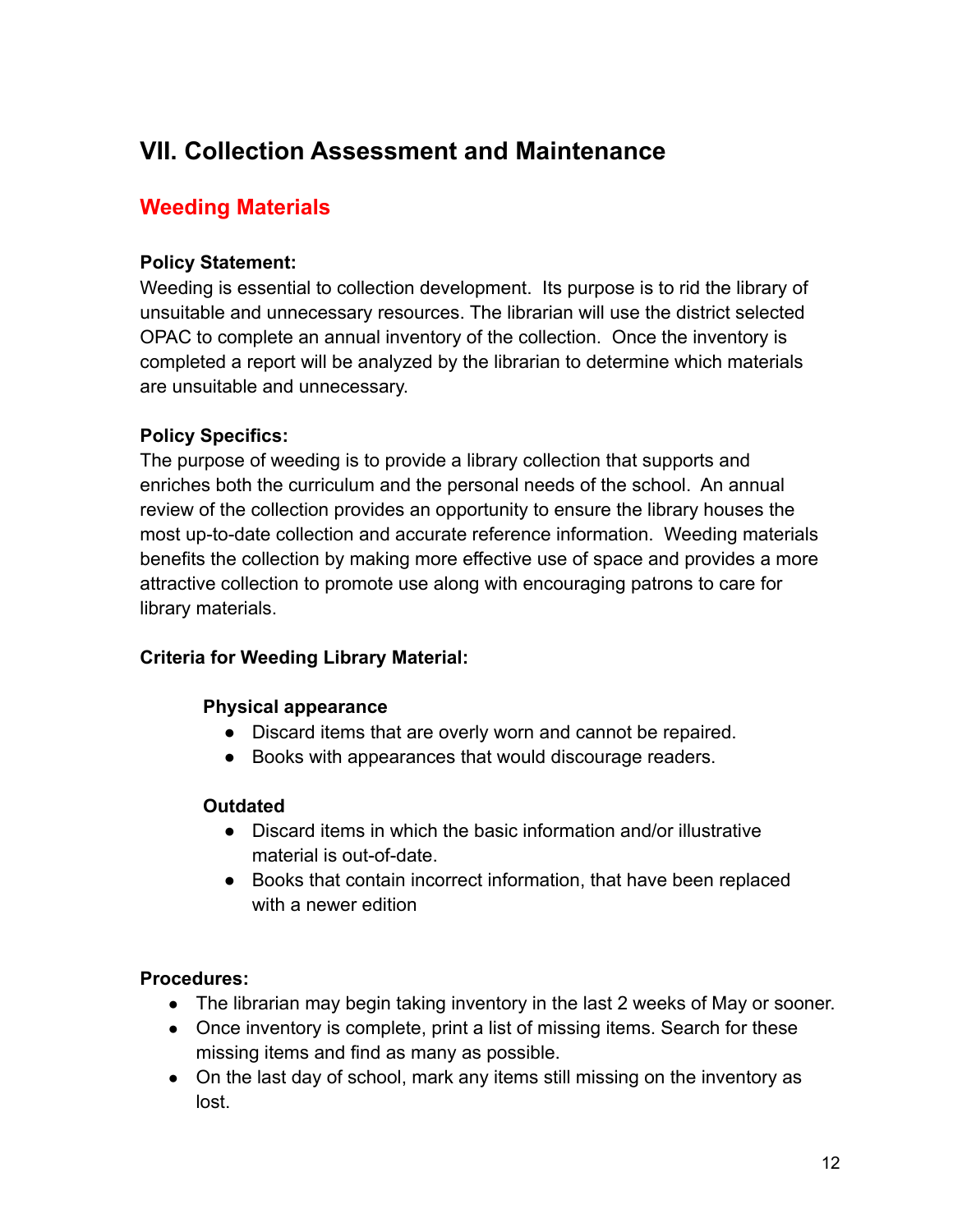- Run a report of circulated materials for the current school year and the previous school year to compare circulation data from both years.
- Review the average of the collection and make adjustments as necessary.
- To remove a book from Destiny, click "track as weeded" when deleting each book.
- Blackout the barcode from the back of the book and the name of the school on the inside.
- Depending on the condition or age of content, the book can then be:
	- Added to the campus free library
	- Given to teachers for their classroom libraries
	- Disposal of Property Form (If we have books we cannot get rid of, we write them up on one of these forms.) Notify maintenance to pick them up.
- At the end of the year, print a list of weeded materials and submit it to the principal.

## **VIII. Cataloging Procedures:**

Family - FAM Fantasy - FAN

All materials are shelved according to the needs of the campus. Call numbers identify which section they belong in:

**● Call numbers for the district:** Biography - 92 Collective Biography - 920 Story Collection- SC Fiction - FIC Everybody -E Professional - PRO Reference - REF Autographed - AUT Spanish - SPN Nonfiction - 000-999 (Dewey Decimal System) AV Materials - KIT AV Equipment - EQU Big Books - BB **● Genre Classifications:** Adventure - ADV Dystopia - DYS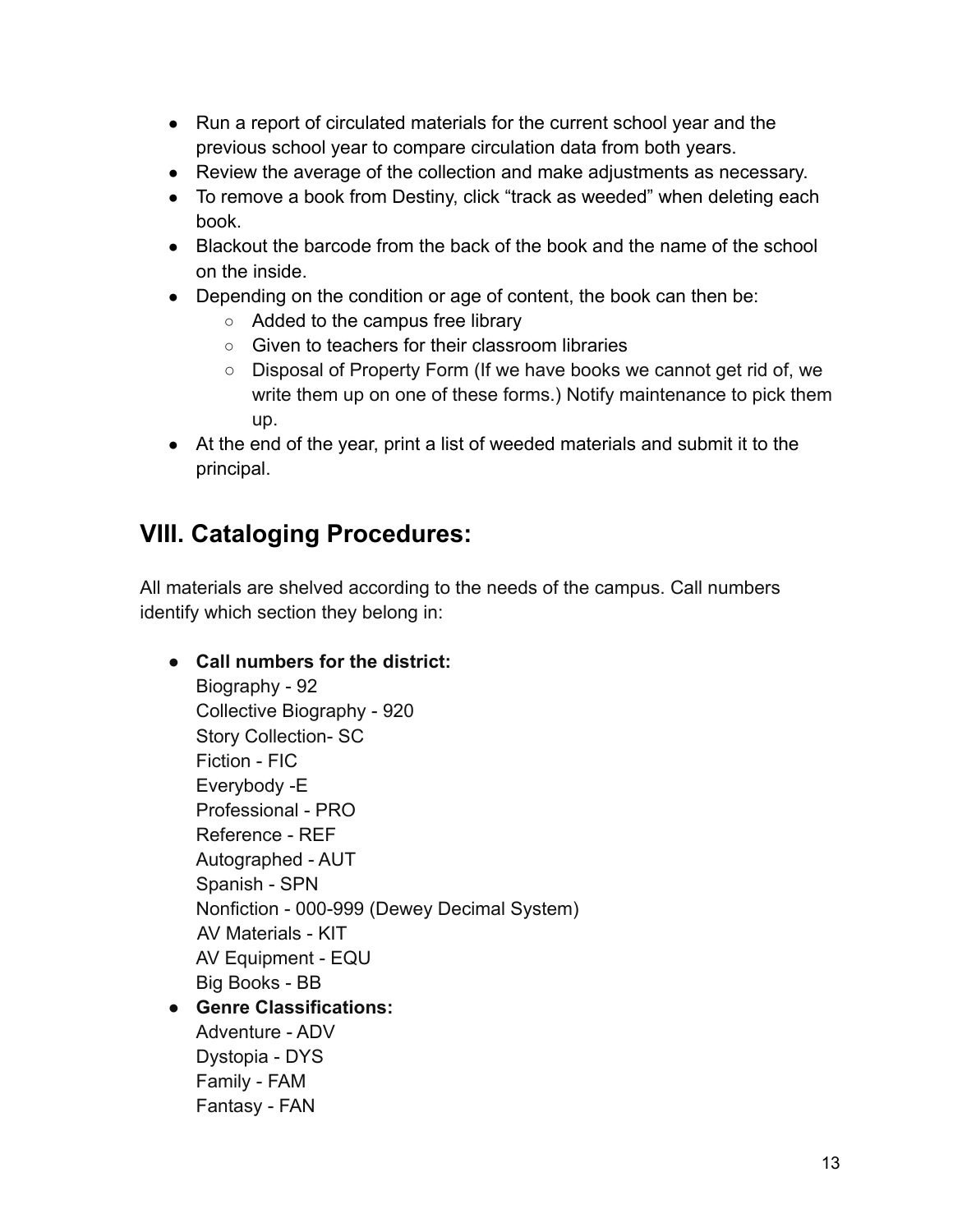Girls - GIR Graphic Novels - GRA History - HIS Horror - HOR Humor - HUM Middle School - MS Mystery - MYS Sports - SPO

\*Technology is checked out through TipwebIT.

## **IX. Circulation:**

## **Policy Statement:**

The purpose of the Cleveland ISD Libraries is to encourage students and staff to fully utilize library materials, resources and services, while at the same time implement processes and procedures which promote fair use and equitable access for all. The materials students can check out and the way they may do so is determined by their interests and academic learning. Staff members will also abide by similar guidelines with variations in the number of materials they can check out and the duration for which they may keep them.

## **Policy Specifics:**

### **Students**

- Pre-K and kindergarten students
	- May check out one book at a time.
	- Books are checked out to students for a two-week period.
- Students in grades 1 and 2 may check out up to two books at a time.
	- Books are checked out to students for a two-week period.
- Students in grades 3-12 may check out at least two books at a time.
	- Books are checked out to students for a two-week period.
- When multiple classes are using books as part of a research project, these books will be put on reserve and students will not be allowed to check them out.
- Magazines are checked out to students for a 48-hour period.
- Students may submit a request for titles. The librarian will consider the requested titles based on the district selection policy.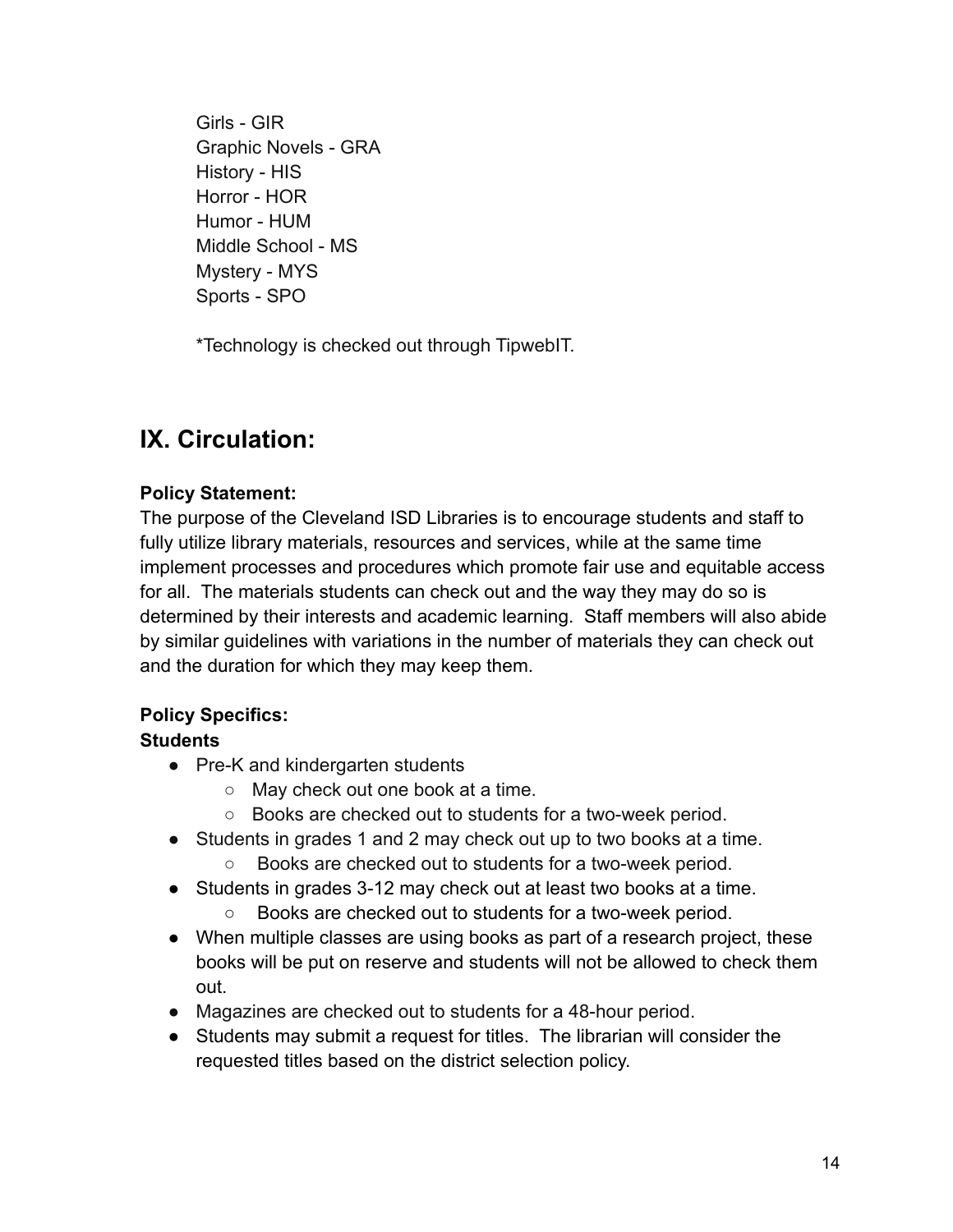- Students will be notified of library policies and procedures during orientation at the beginning of the year.
- No fine will be charged for overdue materials.
- Students will be charged a fine for lost materials. Students will be charged a fine if materials are damaged beyond repair.

### **Teachers and Staff**

Teachers and staff are not limited in the number of items they can check out. They also have no time limitations for materials from general circulation.

- Teachers and staff may also check out books from the professional collection. This collection covers most curricular and content areas. Teachers and staff may check out professional materials for a four-week period.
- Invoices will be issued to teachers and staff for lost/damaged materials.

### **Procedures**

- Elementary students will be escorted to the library at their designated time by their teacher. The teacher is to stay with their class in the library unless it is during "specials" rotation or instructed otherwise by the librarian.
- Students who wish to check out an item that is currently unavailable may ask library staff to place the book on hold. Homeroom teachers will be notified via email when the book is returned and is now on hold for their students. Students have 48 hours to collect their books on hold.
- Cleveland ISD libraries are NOT quiet. Our libraries are flexible learning spaces that foster creativity and critical thinking. Students are encouraged to collaborate and communicate with other students and staff in the library. There are also several programs and demonstrations that will take place in the library throughout the year.

## **X. Challenged Materials and Reconsideration:**

### **Policy Statement:**

Any faculty member, staff member, student, or member of the Cleveland community may challenge materials or resources used in the library based on appropriateness. This procedure is for the purpose of considering the opinions of those people in the school and the community who are not directly involved in the selection process. Any material challenged by a member of the community must go through the Procedures for Challenged Material as set forth by the Cleveland ISD School Board.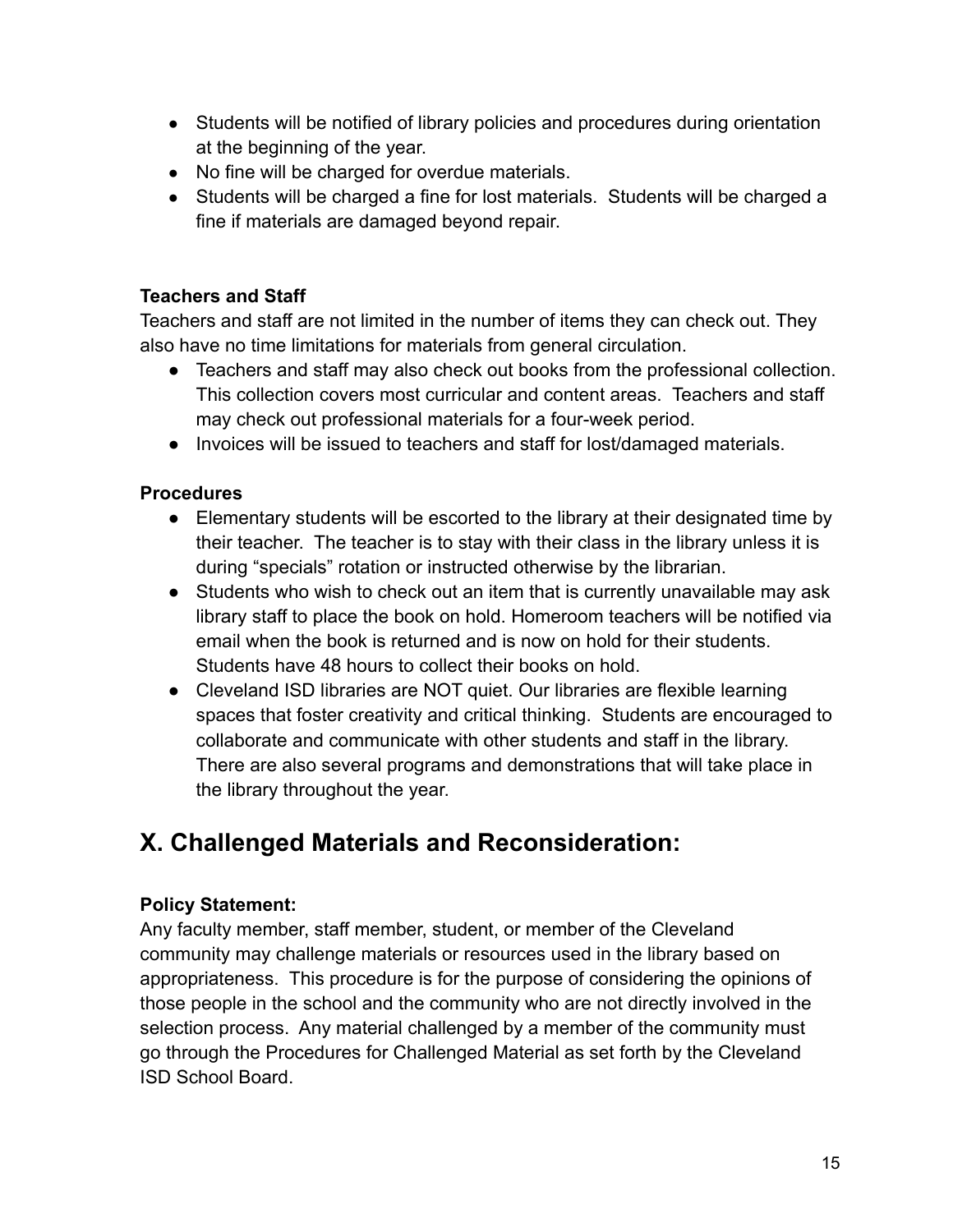## **Policy Specifics:**

Because the library follows accepted principles of intellectual and academic freedom, it will not remove specific titles solely because an individual or group may find them objectionable. Patrons who wish to file a complaint about a library item or request the withdrawal of a title from the library will be asked to place their complaint in writing by completing the Request for Reconsideration of Library Resources form. When a written complaint is filed, the principal will convene the School Library Collection Evaluation Committee to review the complaint and respond to the patron. If the patron is not satisfied with the principal's response, the decision of the principal may be appealed to the Cleveland ISD School Board.

## **School Procedure for Selecting a School Evaluation Committee:**

Each Cleveland ISD school will establish a School Library Collection Evaluation Committee of 7 people of appropriate staff and local community members. Required members include: school library personnel, local district representative, school administration, and faculty members. Additional members could include: community member, parent, another site administrator, or another faculty or staff member.

## **Procedure for School Level Challenge**

**1.** The parent must submit a completed School Level Challenge Request for Reconsideration of Library Resources form to the school's library professional.

**2.** Upon receipt of the completed form, the library professional will notify the District Supervisor of Library Services of the request and call a meeting of the School Library Challenge Committee (School Committee) to introduce the request.

**3.** The material in question will remain in use during the challenge process.

**4.** The school library professional will provide School Committee Members access to the challenged material as well as public written reviews of the material from professional review sources. The School Committee members will be assigned to read, view, or listen to the material in its entirety as well as the reviews.

**5.** After being afforded time to review the material and reviews, the School Committee will reconvene, at which time the parent has the option to meet with the School Committee to present his/her views. The School Committee will then dismiss the parent.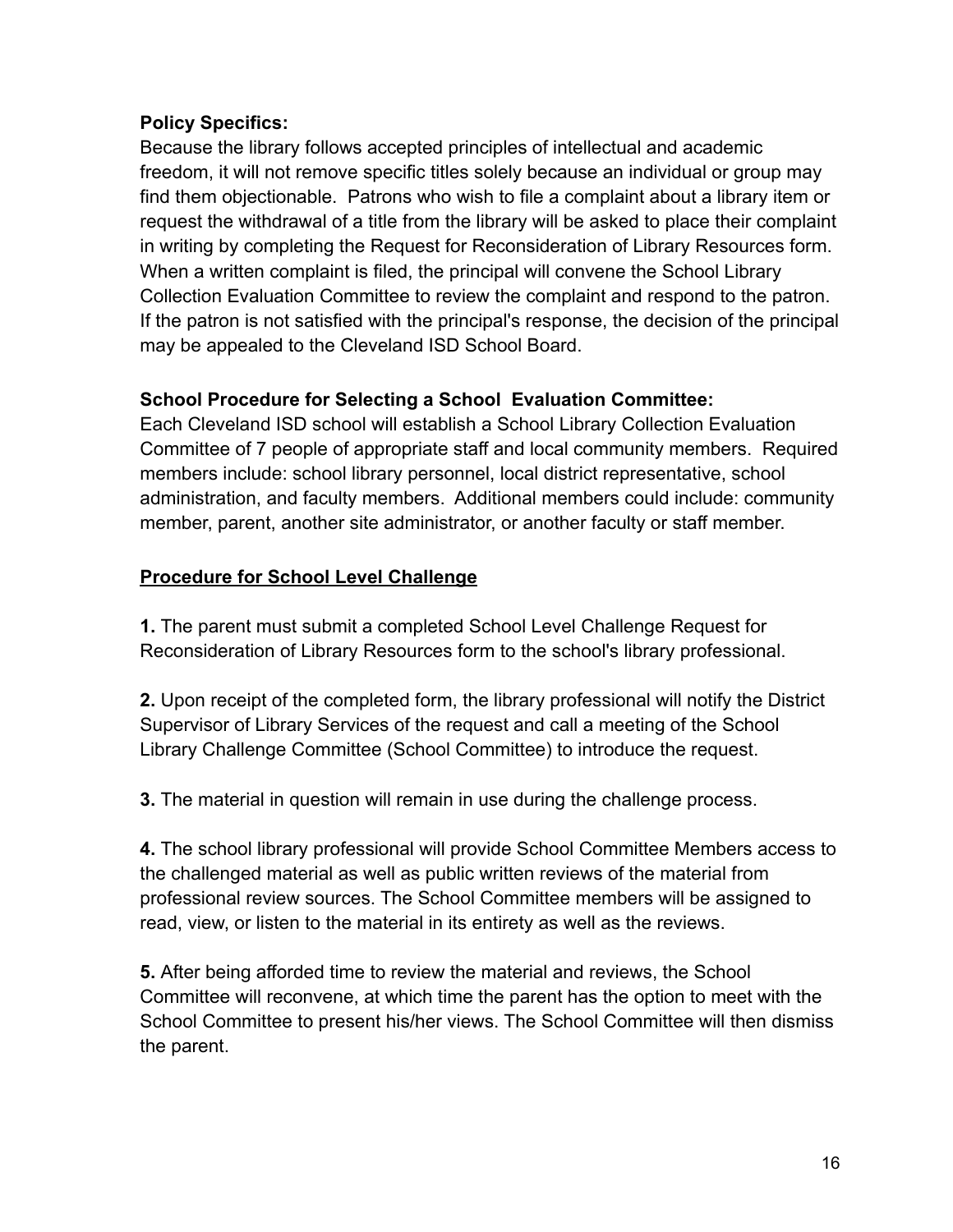**6.** The School Committee will deliberate the issues and reach a decision. A decision is made by a majority vote. The School Committee will decide whether to retain the material in the library media center, relocate the material within the library media center, or remove the material from the library media center.

**7.** The parent will be notified of the School Committee's decision in writing within a reasonable time period.

**8.** The same materials cannot be challenged at that particular school for at least three years

- Procedure for committee study shall be as follows:
	- Examine the full context from which the material was taken.
	- Determine if the material should be withdrawn from the shelf or classroom immediately or whether it will remain accessible until the challenge has been resolved.
	- The material shall be evaluated in terms of the objections raised, its contribution to the curriculum and educational philosophy of our schools, and as it is related to the objectives and selection criteria stated in the Selection Policy for the library and/or textbooks.
	- The decision of the committee shall be determined by a majority vote, and a written report of its conclusions will be submitted to the district library coordinator within 15 working days of receipt of the challenge form.
	- The principal will present to the complainant a copy of the report and a copy of Notice of Right to Appeal.

## **District Procedure for Selecting a District Evaluation Committee:**

If the school committee's decision does not satisfy the person(s) requesting reconsideration of materials, the school principal should direct them to the District Library Media Selection Committee, who will then review the challenged material and make a final decision. Members of the committee include: District Superintendent**,** Assistant Superintendent of Curriculum and Instruction, and District Library Supervisor.

### **Procedure for District Level Challenge of Library Media Materials**

**1**. If the parent is not satisfied with the decision of the School Committee, he/she may appeal the decision through the District Level Challenge Appeal.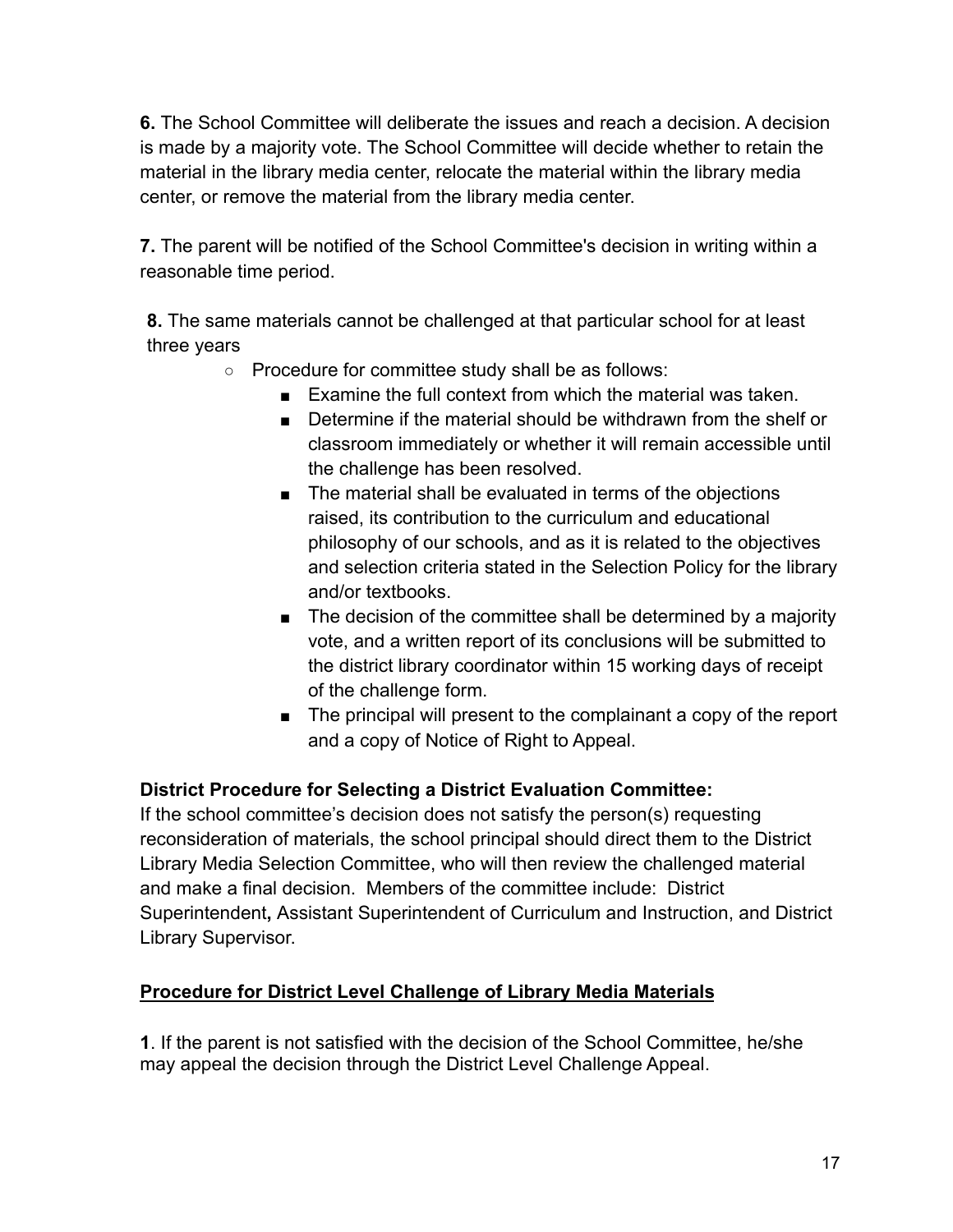**2**. The parent shall submit a written District Level Challenge Appeal along with a copy of the original form within ten school days of receiving the decision of the School Committee.

**3**. The material in question will continue to be used as determined by the School Committee during the District Level Appeal process.

**4**. The District Supervisor will convene the District Level Challenge Appeal Committee (District Committee) and provide them with access to the challenged material as well as public written reviews of the material from professional review sources.

**5**. The District Committee members will read, view, or listen to the material in its entirety as well as the reviews.

**6**. After being afforded time to review the material, the District Committee will reconvene, at which time, the parent will be given an option to meet with the District Committee to present his/her views. The District committee will then dismiss the parent.

**7**. The District Committee will deliberate the issues and reach a decision. A decision is made by a majority vote. The District Committee will decide whether to retain the material in the library media center, relocate the material within the library media center, or remove the material from the library. This decision will only apply to the library media center from which the challenge originated.

**8**. The parent, the library professional, and the school principal from which the challenge originated, will be notified of the District Committee's decision in writing within a reasonable time frame. This response shall serve as the final administrative action in the matter.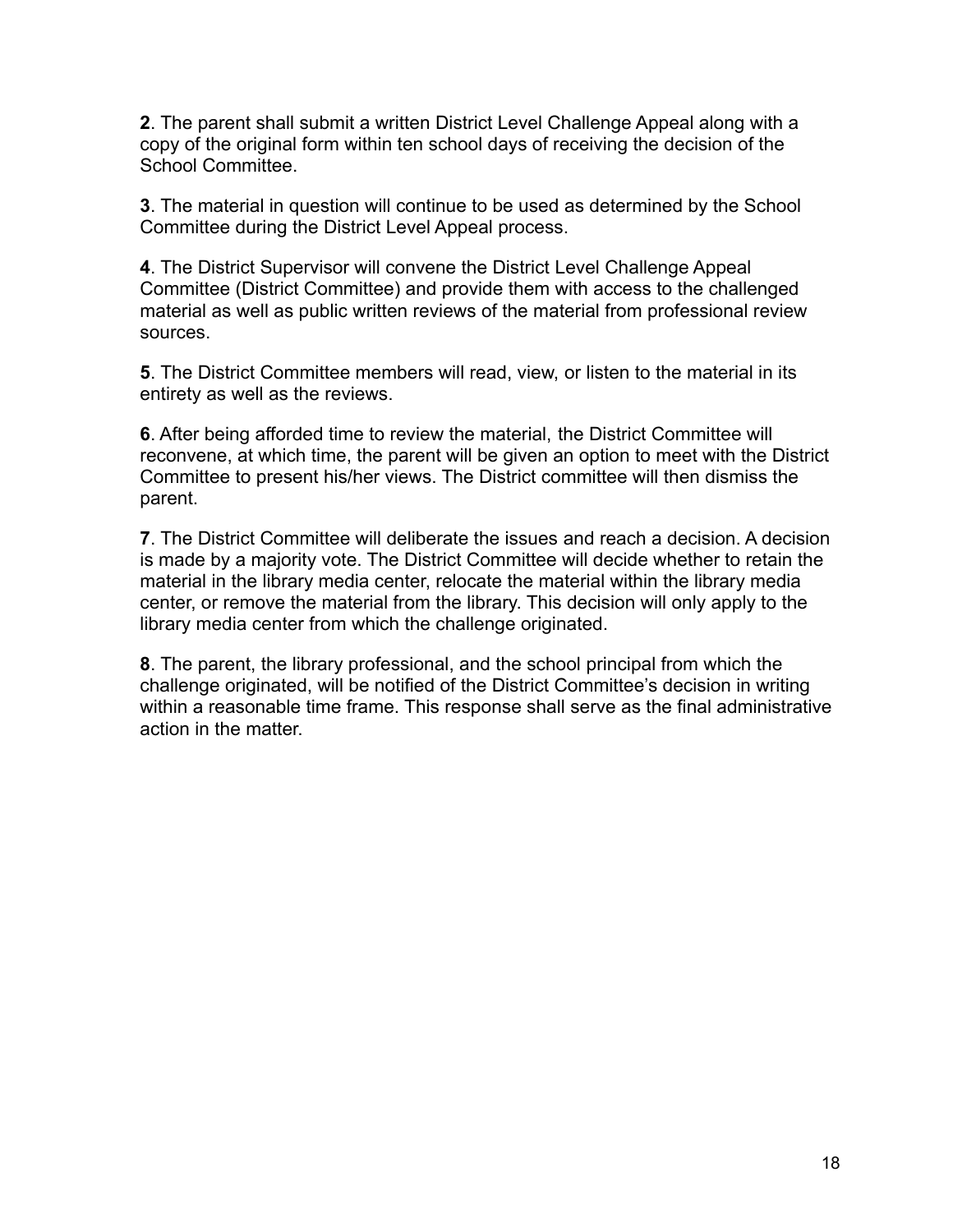

## **Cleveland ISD Request For Reconsideration of Library Materials**

| Medium (Book, video, etc.)                                                    |  |                                                                                       |
|-------------------------------------------------------------------------------|--|---------------------------------------------------------------------------------------|
|                                                                               |  |                                                                                       |
|                                                                               |  |                                                                                       |
|                                                                               |  |                                                                                       |
|                                                                               |  | Copyright Date___________Call Number __________Hardcover _________Paperback _________ |
| NAME OF SCHOOL BUILDING WITH THE TITLE IN THE SCHOOL LIBRARY MEDIA COLLECTION |  |                                                                                       |
| <b>REVIEW REQUEST INITIATED BY:</b>                                           |  |                                                                                       |
|                                                                               |  |                                                                                       |
|                                                                               |  |                                                                                       |
|                                                                               |  |                                                                                       |
|                                                                               |  |                                                                                       |
|                                                                               |  |                                                                                       |
| Ext                                                                           |  |                                                                                       |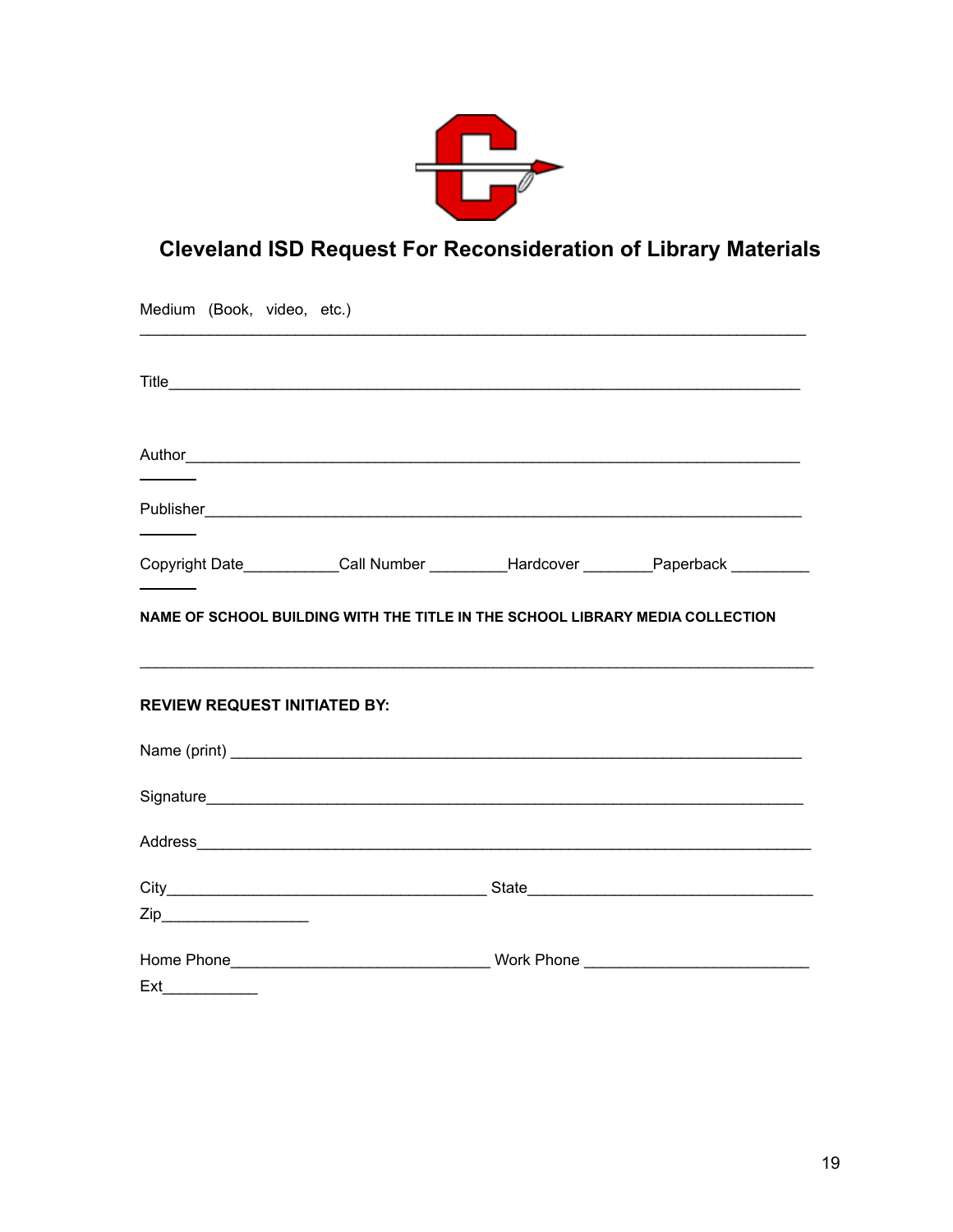#### **COMPLAINANT REPRESENTS**

Himself / Herself Yes\_\_\_\_\_ No\_\_\_\_\_\_ Other individuals or group Yes\_\_\_\_\_\_ No\_\_\_\_\_\_

If representing others, give name of person(s), address(es) and phone number (s):

#### **EVALUATION** (attach extra pages as needed)

- **1.** I have read or viewed the entire book, video, etc. YES\_\_\_\_\_\_\_\_\_\_\_ NO\_\_\_\_\_\_\_\_
- **2.** Summary of the book in your own words:

**3.** To what in the book do you object? Please be specific and cite page numbers.

**4.** What do you feel might be the result of reading this book? Please be specific and cite page numbers.

**5.** What do you like or find positive about this book? Please be specific.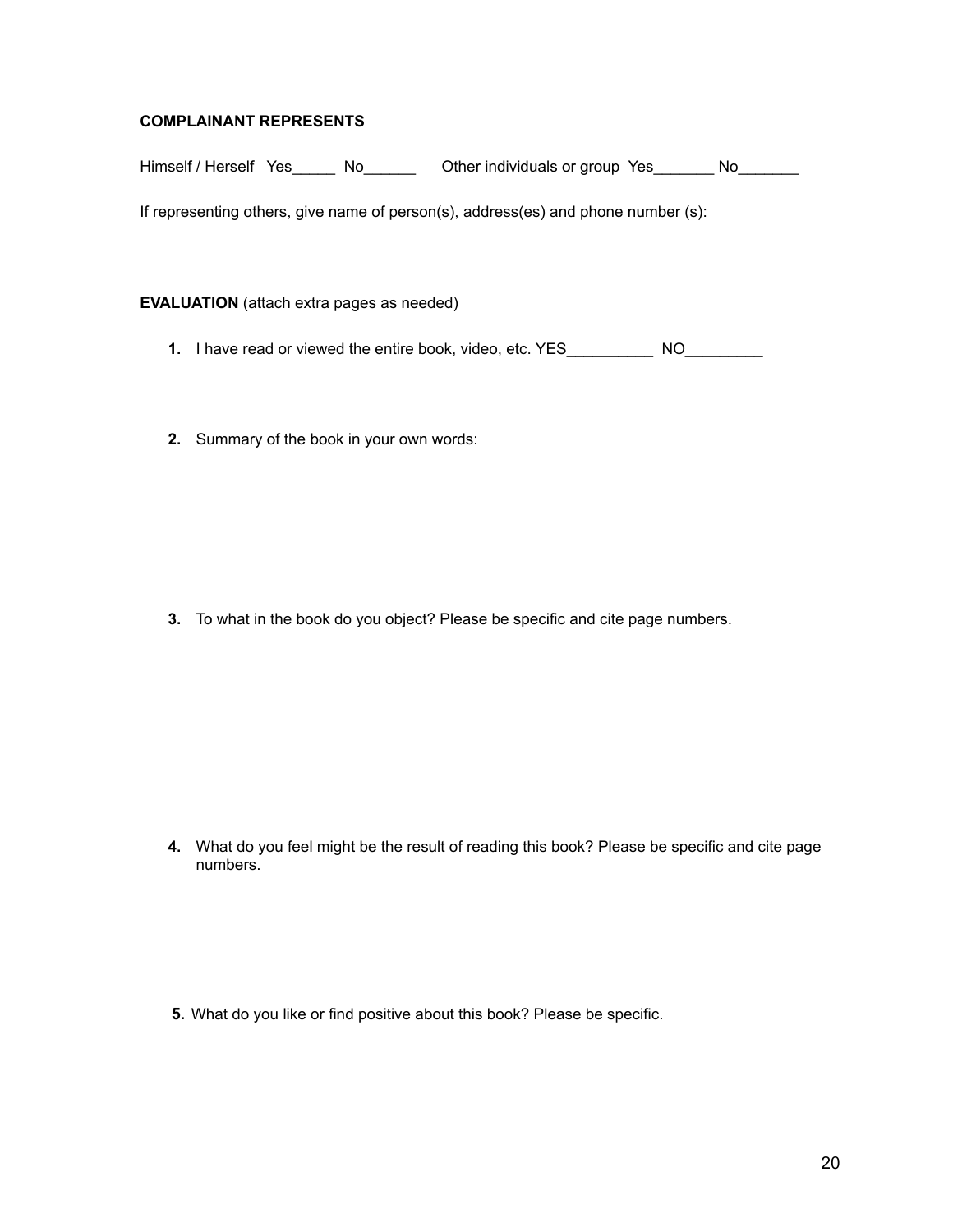**6.** Is there any age or group that should be allowed access to this book? If yes, who or what group? Please be specific and explain your reasoning

**7.** Is there any age or group that should **NOT** be allowed access to this book? If so, who or what group? Please be specific and explain your reasoning.

**8.** Have you read any reviews of the material? If so, please list the source and review date.

**9.** Are you aware of the literary critics' judgment of this book and the author's reputation? Write what you know of these literary opinions.

**10.** What would you like the school to do about this book?

**11.** Can you recommend another title for the school library to purchase that presents an alternative point of view from the title in question? If yes, please list title, author, publisher, copyright.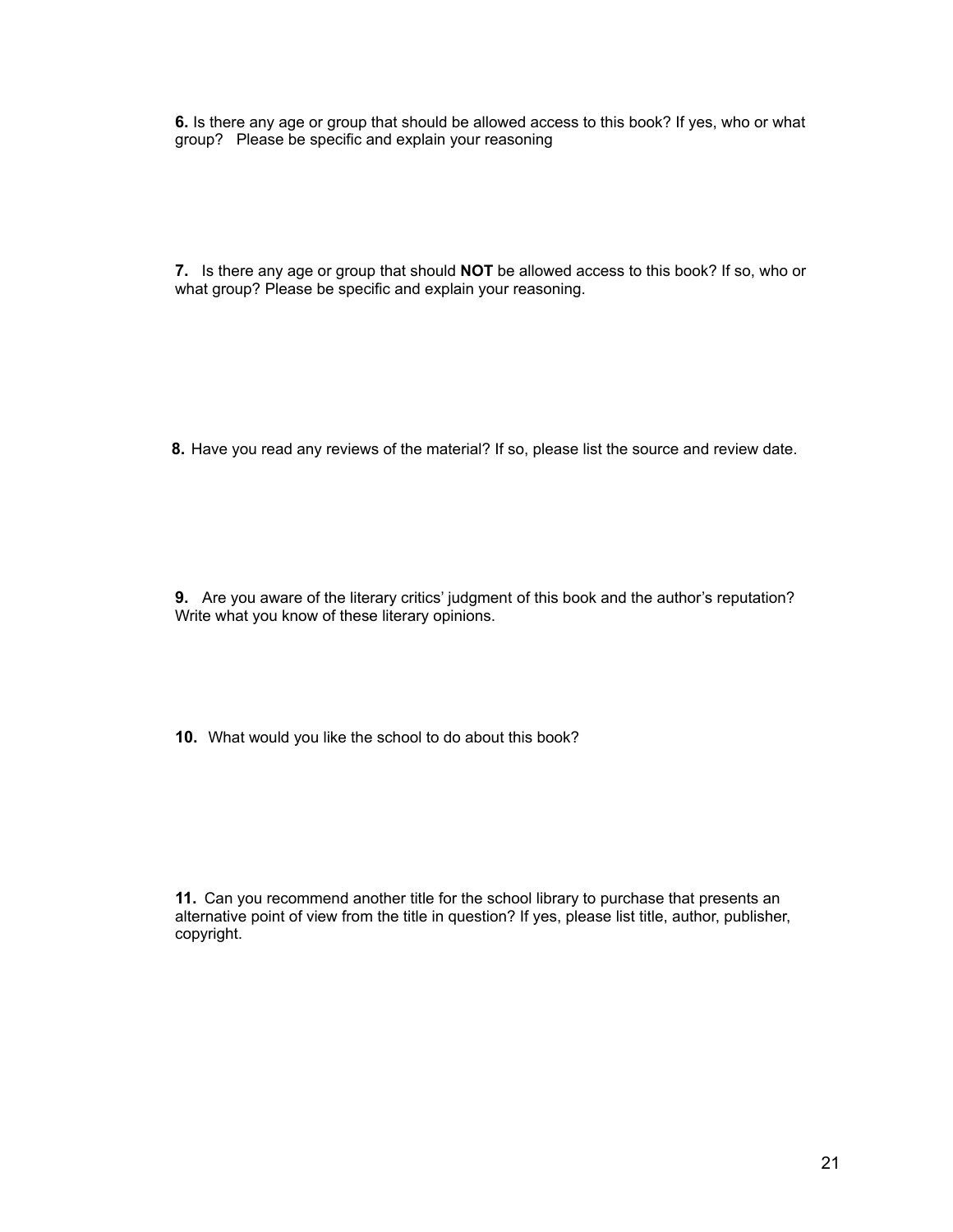

## **Cleveland ISD Committee Evaluation of Library Materials**

Date: \_\_\_\_\_\_\_\_\_\_\_\_\_\_\_\_\_\_\_\_\_\_\_

Title for Reconsideration:\_\_\_\_\_\_\_\_\_\_\_\_\_\_\_\_\_\_\_\_\_\_\_\_\_\_\_\_\_\_\_\_\_\_\_\_\_\_\_\_\_\_\_\_\_\_\_\_\_\_\_\_\_\_\_\_\_\_

Evaluator:\_\_\_\_\_\_\_\_\_\_\_\_\_\_\_\_\_\_\_\_\_\_\_\_\_\_\_\_\_\_\_\_\_\_\_\_\_\_\_\_\_\_\_\_\_\_\_\_\_\_\_\_\_\_\_\_\_\_\_\_\_\_\_\_\_\_\_\_\_\_\_\_

Evaluator's Job

Title:\_\_\_\_\_\_\_\_\_\_\_\_\_\_\_\_\_\_\_\_\_\_\_\_\_**\_\_\_\_\_\_\_\_\_\_\_\_\_\_\_\_\_\_\_\_\_\_\_\_\_\_\_\_\_\_\_\_\_\_\_\_\_\_\_\_**

1. I have read or viewed the entire book, video, etc. Yes No

2. Did you find the material in question objectionable? Why or Why not?

3. Is there any age or group that should be allowed access to this book or video? If yes, who or what group? Please be specific and explain your reasoning.

4. Is there any age or group that should **NOT** be allowed access to this book or video? If yes, who or what group? Please be specific and explain your reasoning.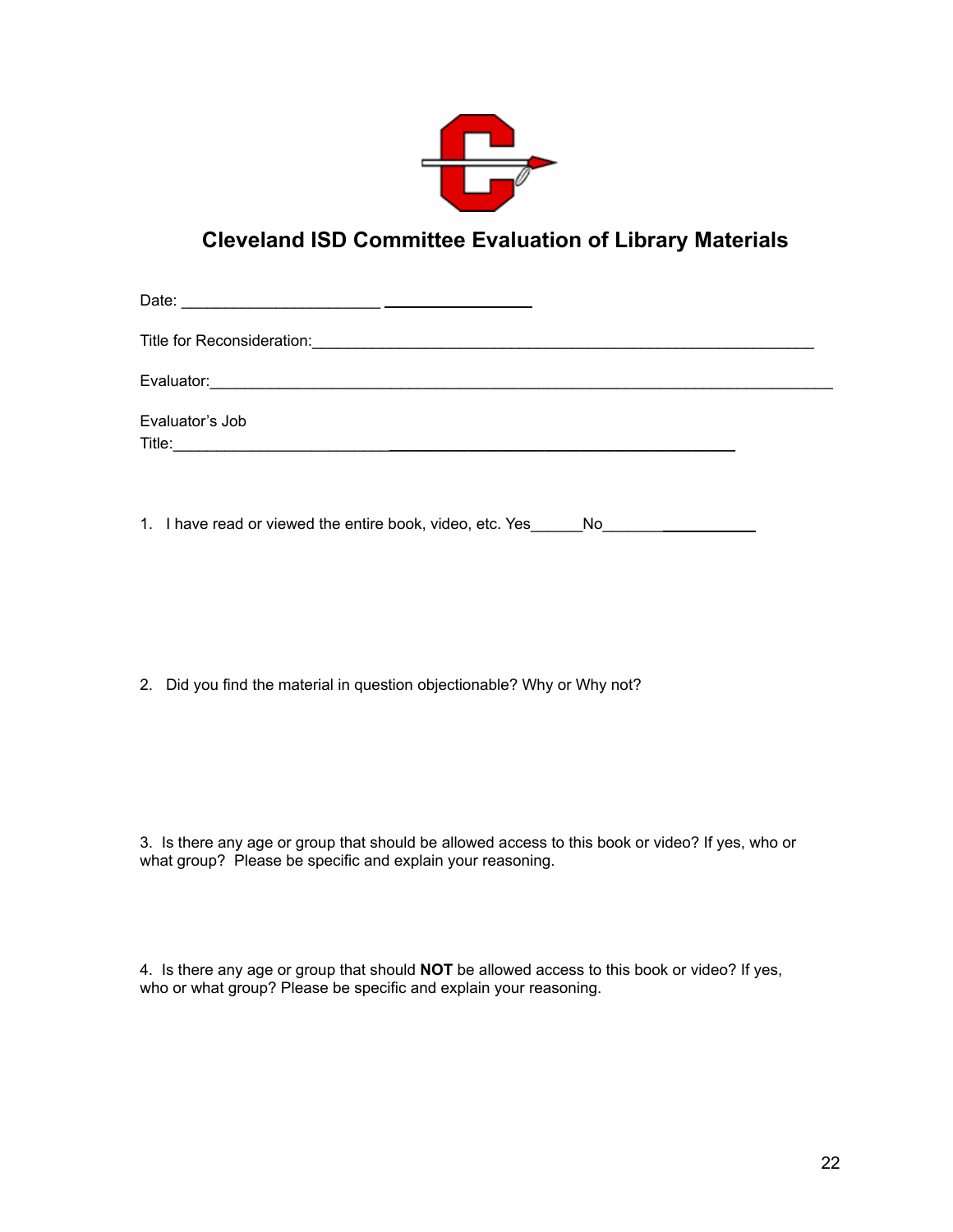5. What action should be taken concerning this material?

\_\_\_\_\_\_\_\_ No action

**EXECUTE:** Remove from the school media center

**\_\_\_\_\_\_\_\_\_\_\_\_\_\_\_\_\_ Restrict to specific approved groups** 

\_\_\_\_\_\_\_\_\_ Other (explain)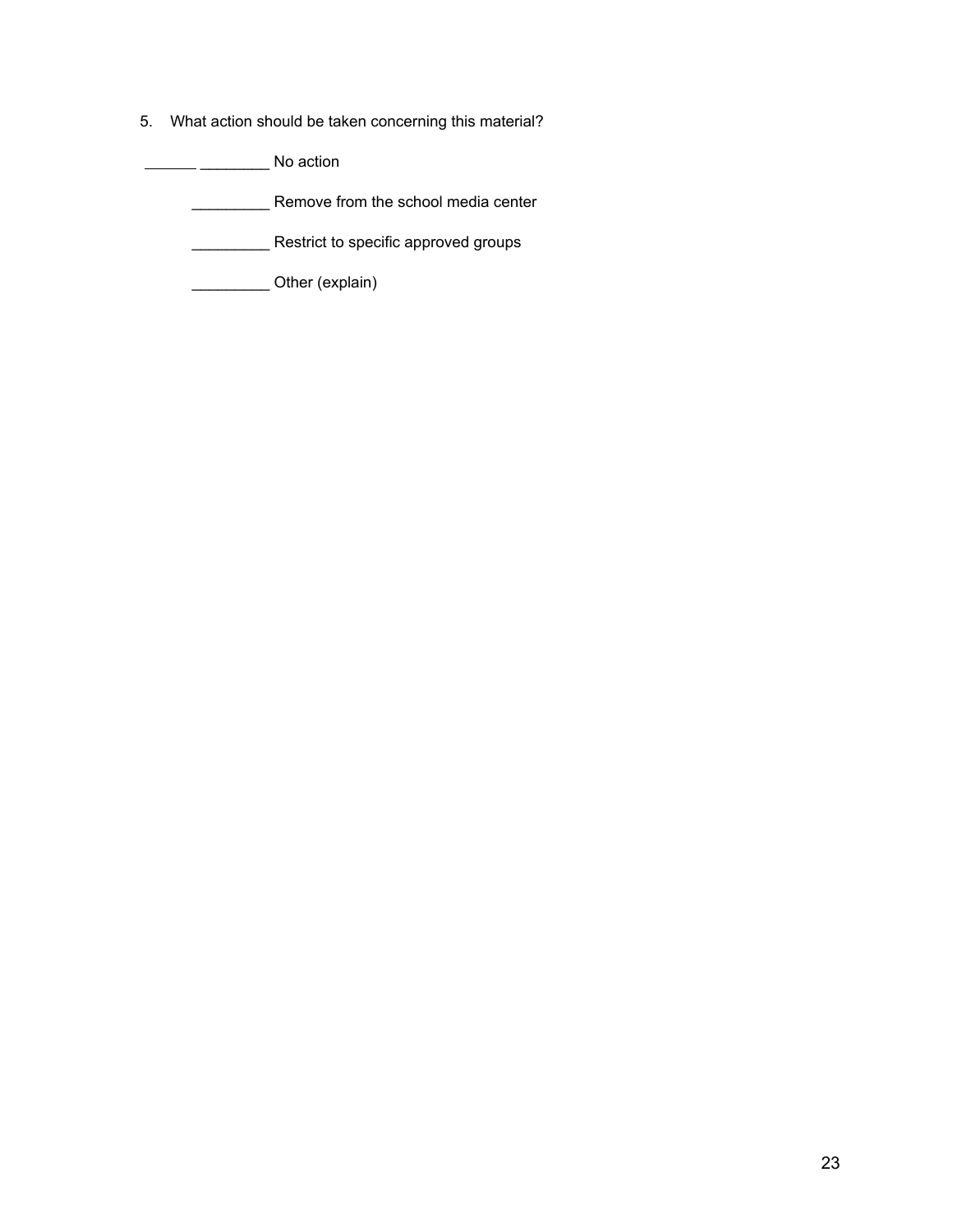| <b>Cleveland ISD</b><br>146901           |                                                                                                                                                                                                                                                                                                                                                                                                                                                                                   |
|------------------------------------------|-----------------------------------------------------------------------------------------------------------------------------------------------------------------------------------------------------------------------------------------------------------------------------------------------------------------------------------------------------------------------------------------------------------------------------------------------------------------------------------|
| <b>INSTRUCTIONAL RESOURCES</b>           | EF<br>(LEGAL)                                                                                                                                                                                                                                                                                                                                                                                                                                                                     |
| <b>School Library</b>                    | A district possesses significant discretion to determine the content<br>of its school libraries. A district must, however, exercise its discre-<br>tion in a manner consistent with the First Amendment.                                                                                                                                                                                                                                                                          |
| Removal of Library<br><b>Materials</b>   | Students' First Amendment rights are implicated by the removal of<br>books from the shelves of a school library. A district shall not re-<br>move materials from a library for the purpose of denying students<br>access to ideas with which the district disagrees. A district may re-<br>move materials because they are pervasively vulgar or based<br>solely upon the educational suitability of the books in question.                                                       |
|                                          | Bd. of Educ. v. Pico, 457 U.S. 853 (1982)                                                                                                                                                                                                                                                                                                                                                                                                                                         |
| <b>Instructional</b><br><b>Materials</b> | Instructional materials selected for use in the public schools shall<br>be furnished without cost to students attending those schools. Ex-<br>cept as provided by Education Code 31.104(d), a district may not<br>charge a student for instructional material or technological equip-<br>ment purchased by the district with the district's technology and in-<br>structional materials allotment [see CMD]. Education Code 31.001                                                |
| <b>Parental Access</b>                   | A parent is entitled to review all teaching materials, instructional<br>materials, and other teaching aids used in the classroom of the<br>parent's child and to review each test administered to the child af-<br>ter the test is administered. A district shall make teaching materials<br>and tests readily available for parental review and may specify rea-<br>sonable hours for such review.                                                                               |
|                                          | A student's parent is entitled to request that a district allow the stu-<br>dent to take home any instructional materials used by the student.<br>Subject to the availability of the instructional materials, a district or<br>school shall honor the request. A student who takes home instruc-<br>tional materials must return the instructional materials to school at<br>the beginning of the next school day if requested to do so by the<br>student's teacher.              |
|                                          | A district must provide the instructional materials to the student in<br>printed format if the student does not have reliable access to tech-<br>nology at the student's home. This requirement does not require a<br>district to purchase printed copies of instructional materials that the<br>district would not otherwise purchase. A district may comply with<br>this requirement by providing the student a printout of the relevant<br>electronic instructional materials. |

*Education Code 26.006*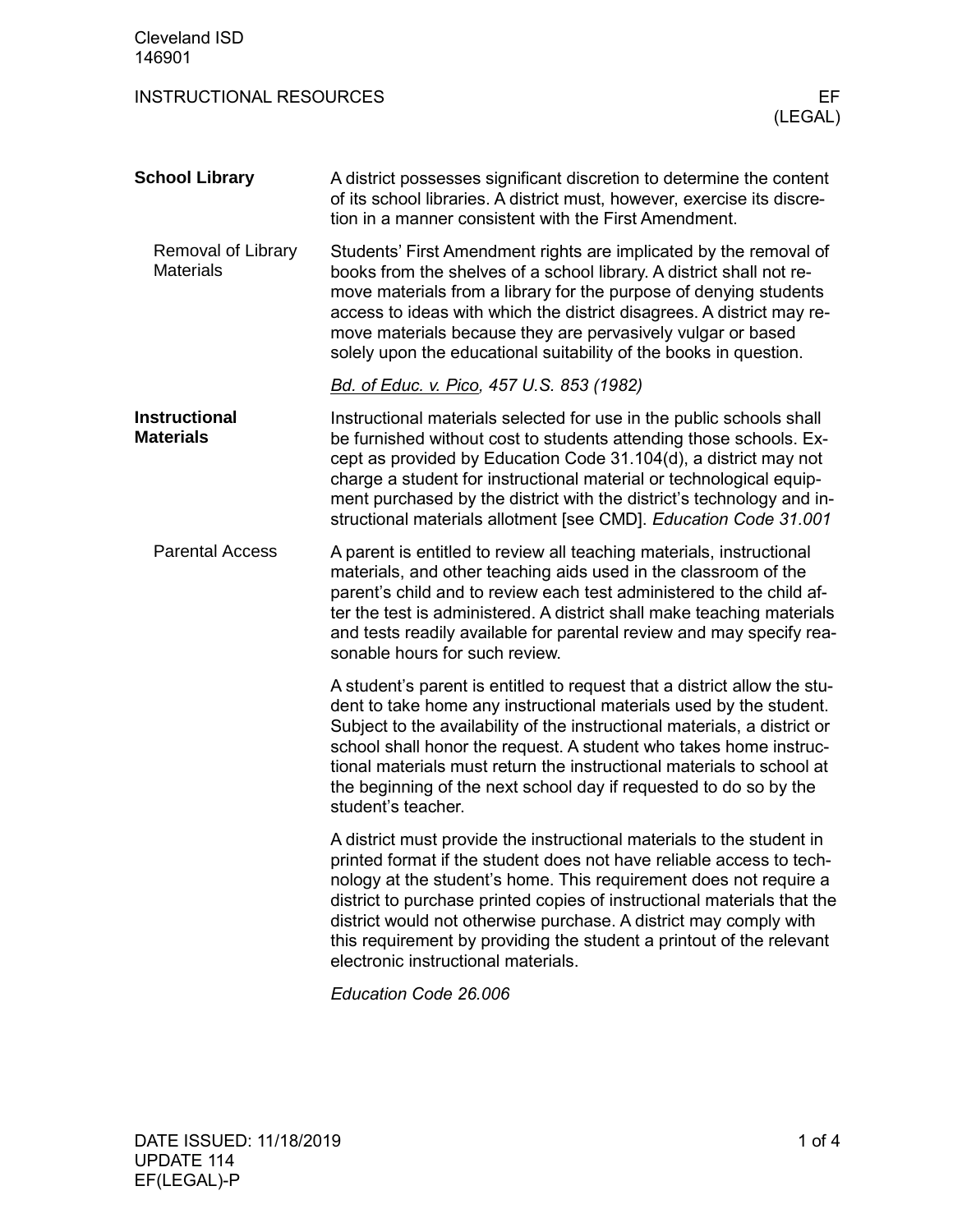| <b>Information</b><br><b>Collection and</b><br><b>Access</b><br>U.S. ED-Funded<br>Surveys<br>Consent<br>Required |    | No student shall be required, as part of any program funded in<br>whole or in part by the U.S. Department of Education (ED), to sub-<br>mit to a survey, analysis, or evaluation that reveals information con-<br>cerning the topics listed at Protected Information, below, without<br>the prior consent of the student (if the student is an adult or eman-<br>cipated minor), or, in the case of an unemancipated minor, without<br>the prior written consent of the parent. 20 U.S.C. 1232h(b)                                     |
|------------------------------------------------------------------------------------------------------------------|----|----------------------------------------------------------------------------------------------------------------------------------------------------------------------------------------------------------------------------------------------------------------------------------------------------------------------------------------------------------------------------------------------------------------------------------------------------------------------------------------------------------------------------------------|
| Parental<br>Inspection                                                                                           |    | All instructional materials, including teacher's manuals, films,<br>tapes, or other supplementary material, that will be used in connec-<br>tion with any survey, analysis, or evaluation as part of any program<br>funded in whole or in part by the U.S. ED shall be available for in-<br>spection by the parents or guardians of the children. 20 U.S.C.<br>1232h(a)                                                                                                                                                                |
| Information<br><b>Collection Funded</b><br>by Other Sources<br><b>Policies</b>                                   |    | Except as provided by 20 U.S.C. 1232h(a) or (b) [see U.S. ED<br>Funded Surveys, above], as a condition of receiving funds for a<br>program funded in whole or in part by the U.S. ED, a district shall<br>develop and adopt policies, in consultation with parents, pursuant<br>to 20 U.S.C. $1232h(c)(1)$ , regarding the following:                                                                                                                                                                                                  |
|                                                                                                                  | 1. | The parent's right to inspect a survey created by a third party<br>before the survey is administered or distributed by a school to<br>the student and any applicable procedures for granting a re-<br>quest by a parent for reasonable access to such survey within<br>a reasonable period of time after the request is received.                                                                                                                                                                                                      |
|                                                                                                                  | 2. | A district's arrangements to protect student privacy in the<br>event a survey containing one or more of the items listed un-<br>der Protected Information, below, is administered or distrib-<br>uted to a student.                                                                                                                                                                                                                                                                                                                    |
|                                                                                                                  | 3. | The parent's right to inspect any instructional material used in<br>the educational curriculum for the student and any applicable<br>procedures for granting a request by a parent for reasonable<br>access to instructional material within a reasonable period of<br>time after the request is received.                                                                                                                                                                                                                             |
|                                                                                                                  | 4. | The administration of physical examinations or screenings<br>that a district may administer to the student.                                                                                                                                                                                                                                                                                                                                                                                                                            |
|                                                                                                                  | 5. | The collection, disclosure, or use of personal information col-<br>lected from students for the purpose of marketing or selling<br>that information. This provision does not apply to use of per-<br>sonal information collected from students for the exclusive<br>purpose of developing, evaluating, or providing educational<br>products or services for or to students or educational institu-<br>tions, such as recruiters, book clubs, curriculum and instruc-<br>tional materials used by schools, sale by students of products |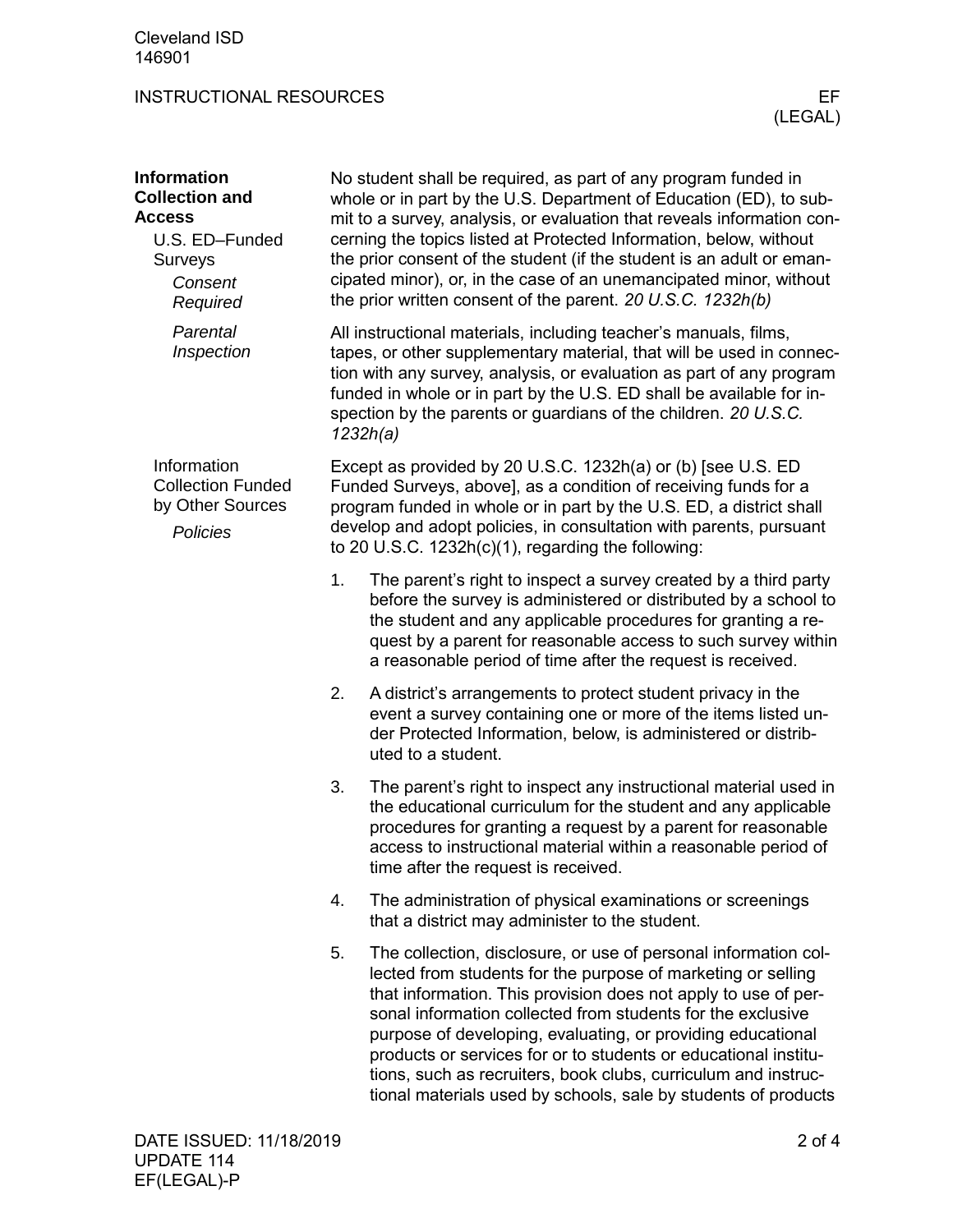|                          |                                                                                                                                                                                                                                 | or services to raise funds for school-related or education-re-<br>lated activities, or student recognition programs.                                                                                                                                                                                                                          |  |
|--------------------------|---------------------------------------------------------------------------------------------------------------------------------------------------------------------------------------------------------------------------------|-----------------------------------------------------------------------------------------------------------------------------------------------------------------------------------------------------------------------------------------------------------------------------------------------------------------------------------------------|--|
|                          | 6.                                                                                                                                                                                                                              | The parent's right to inspect any instrument used in collection<br>of personal information in item 5 above, before the instrument<br>is administered and any applicable procedures for granting a<br>request by a parent for reasonable access to such instrument<br>within a reasonable period of time after the request is re-<br>ceived.   |  |
|                          | A district need not develop and adopt new policies if TEA or the<br>district had in place, on January 8, 2002, policies covering the re-<br>quirements of 20 U.S.C. 1232h(c)(1). [See CRD, FFAA, FL, and<br>FNG]                |                                                                                                                                                                                                                                                                                                                                               |  |
| Parental<br>Notification | A district shall provide for reasonable notice of the adoption or con-<br>tinued use of such policies directly to the parents of the students<br>enrolled in schools served by the district. At a minimum, a district<br>shall: |                                                                                                                                                                                                                                                                                                                                               |  |
|                          | 1.                                                                                                                                                                                                                              | Provide notice at least annually, at the beginning of the school<br>year and within a reasonable time after any substantive<br>change in the policies; and                                                                                                                                                                                    |  |
|                          | 2.                                                                                                                                                                                                                              | Offer an opportunity for the parent to opt the student out of<br>participation in an activity described below.                                                                                                                                                                                                                                |  |
|                          |                                                                                                                                                                                                                                 | A district shall directly notify the parent of a student, at least annu-<br>ally at the beginning of the school year, of the specific or approxi-<br>mate dates during the school year when activities, described be-<br>low, are scheduled or expected to be scheduled. The following<br>activities require notification under this section: |  |
|                          | 1.                                                                                                                                                                                                                              | Activities involving the collection, disclosure, or use of per-<br>sonal information collected from students for the purpose of<br>marketing or for selling that information.                                                                                                                                                                 |  |
|                          | 2.                                                                                                                                                                                                                              | The administration of any survey containing one or more<br>items described at Protected Information, below.                                                                                                                                                                                                                                   |  |
|                          | 3.                                                                                                                                                                                                                              | Any nonemergency, invasive physical examination or screen-<br>ing that is required as a condition of attendance, administered<br>and scheduled by the school in advance, and not necessary<br>to protect the immediate health and safety of the student or of<br>other students.                                                              |  |
|                          | 20 U.S.C. 1232h(c)(1)-(4) [See FFAA]                                                                                                                                                                                            |                                                                                                                                                                                                                                                                                                                                               |  |
| Protected<br>Information |                                                                                                                                                                                                                                 | Protected information addressed by 20 U.S.C. 1232h includes:                                                                                                                                                                                                                                                                                  |  |
|                          |                                                                                                                                                                                                                                 |                                                                                                                                                                                                                                                                                                                                               |  |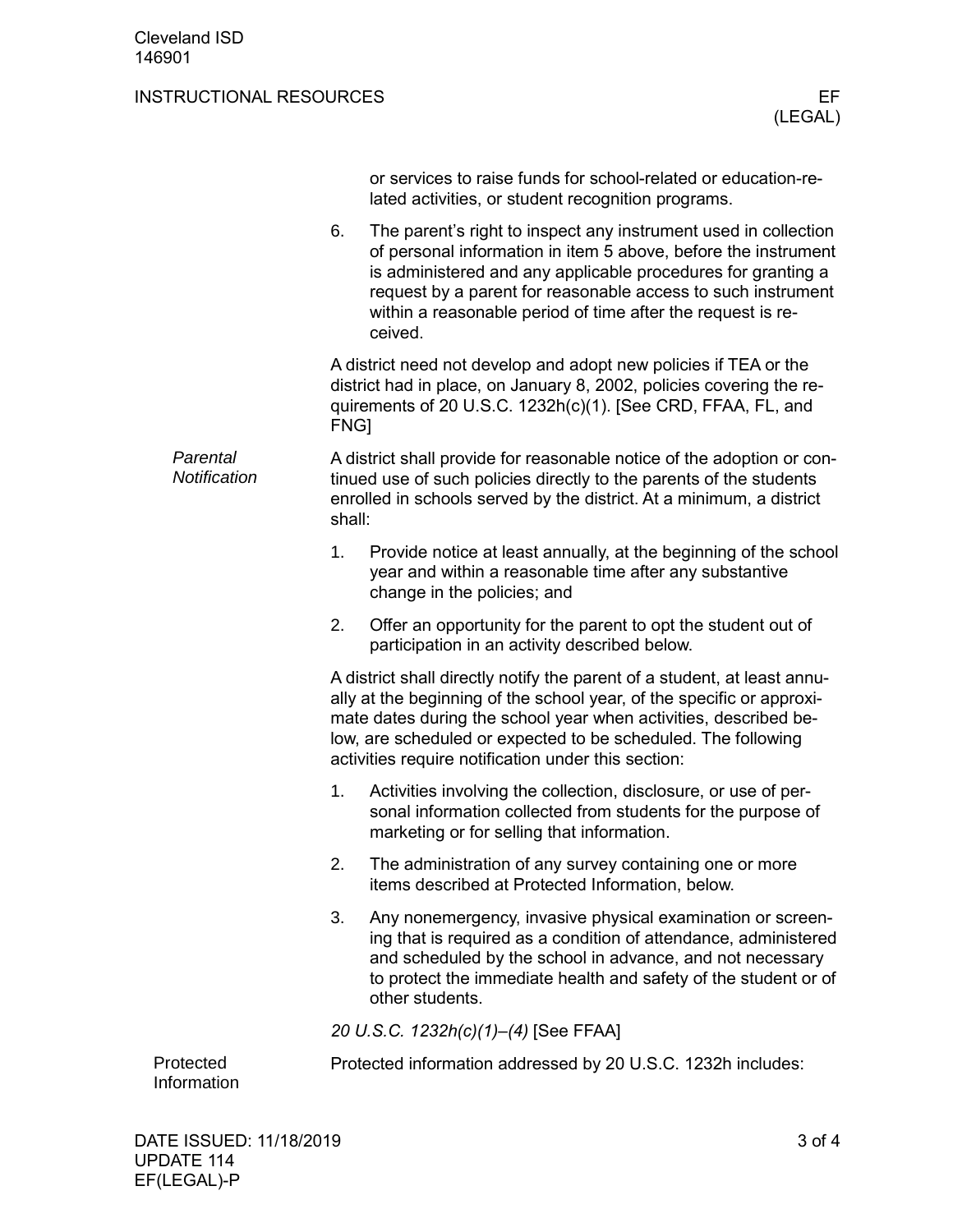|                                      | 1.                                                                                                       | Political affiliations or beliefs of the student or the student's<br>parents.                                                                                      |  |
|--------------------------------------|----------------------------------------------------------------------------------------------------------|--------------------------------------------------------------------------------------------------------------------------------------------------------------------|--|
|                                      | 2.                                                                                                       | Mental and psychological problems of the student or the stu-<br>dent's family.                                                                                     |  |
|                                      | 3.                                                                                                       | Sex behavior and attitudes.                                                                                                                                        |  |
|                                      | 4.                                                                                                       | Illegal, anti-social, self-incriminating, and demeaning behav-<br>ior.                                                                                             |  |
|                                      | 5.                                                                                                       | Critical appraisals of other individuals with whom respondents<br>have close family relationships.                                                                 |  |
|                                      | 6.                                                                                                       | Legally recognized privileged or analogous relationships,<br>such as those of lawyers, physicians, and ministers.                                                  |  |
|                                      | 7.                                                                                                       | Religious practices, affiliations, or beliefs of the student or stu-<br>dent's parent.                                                                             |  |
|                                      | 8.                                                                                                       | Income (other than that required by law to determine eligibility<br>for participation in a program or for receiving financial assis-<br>tance under such program). |  |
|                                      |                                                                                                          | 20 U.S.C. 1232h(b), (c)(1)(B)                                                                                                                                      |  |
| "Personal<br>Information"<br>Defined | The term "personal information" means individually identifiable in-<br>formation, including a student's: |                                                                                                                                                                    |  |
|                                      | 1.                                                                                                       | First and last name;                                                                                                                                               |  |
|                                      | 2.                                                                                                       | Home or physical address, including street name and city or<br>town;                                                                                               |  |
|                                      | 3.                                                                                                       | Telephone number; or                                                                                                                                               |  |
|                                      | 4.                                                                                                       | Social security identification number.                                                                                                                             |  |
|                                      |                                                                                                          |                                                                                                                                                                    |  |

*20 U.S.C. 1232h(c)(6)(E)*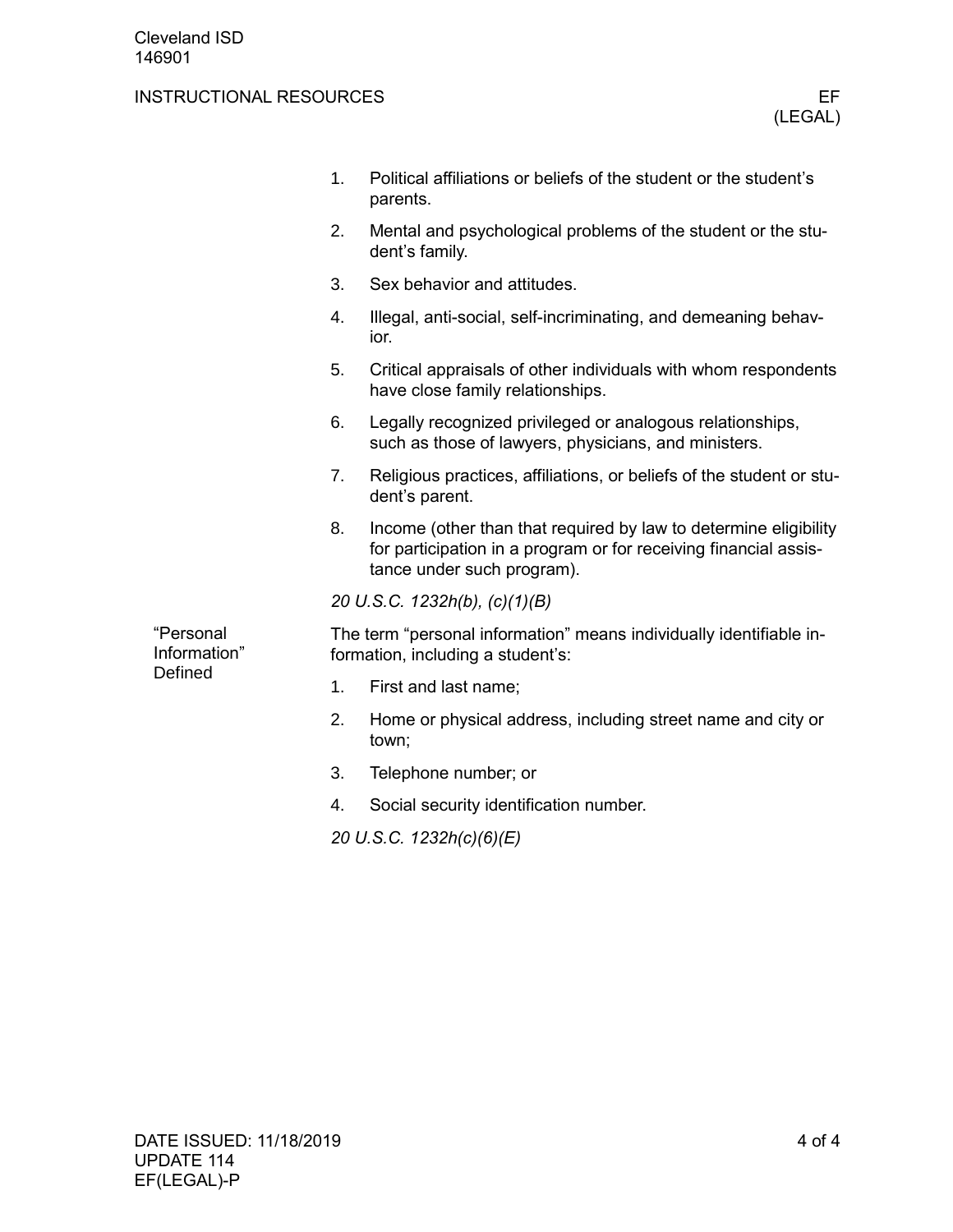|                           | Note:                                                                                                        | For information related to the selection process and ac-<br>counting of instructional materials, as this term is defined<br>by state law and rule, see CMD and EFA.                                                                                                                                                                                                                                                                                                                                               |  |
|---------------------------|--------------------------------------------------------------------------------------------------------------|-------------------------------------------------------------------------------------------------------------------------------------------------------------------------------------------------------------------------------------------------------------------------------------------------------------------------------------------------------------------------------------------------------------------------------------------------------------------------------------------------------------------|--|
|                           |                                                                                                              | The District shall provide a wide range of instructional resources<br>for students and faculty that present varying levels of difficulty, di-<br>versity of appeal, and a variety of points of view. Although profes-<br>sional staff members may select instructional resources for their<br>use in accordance with District policy and administrative regula-<br>tions, the ultimate authority for determining and approving the cur-<br>riculum and instructional program of the District lies with the Board. |  |
| <b>Objectives</b>         |                                                                                                              | In this policy, "instructional resources" may include textbooks, li-<br>brary acquisitions, supplementary resources for classroom use,<br>and any other instructional resources, including electronic re-<br>sources, used for formal or informal teaching and learning purpos-<br>es. The primary objectives of instructional resources are to imple-<br>ment, enrich, and support the District's educational program.                                                                                           |  |
|                           | The Board shall rely on District professional staff to select and ac-<br>quire instructional resources that: |                                                                                                                                                                                                                                                                                                                                                                                                                                                                                                                   |  |
|                           | 1.                                                                                                           | Enrich and support the curriculum, taking into consideration<br>students' varied interests, abilities, learning styles, and maturi-<br>ty levels.                                                                                                                                                                                                                                                                                                                                                                 |  |
|                           | 2.                                                                                                           | Stimulate growth in factual knowledge, enjoyment of reading,<br>literary appreciation, aesthetic values, and societal standards.                                                                                                                                                                                                                                                                                                                                                                                  |  |
|                           | 3.                                                                                                           | Present various sides of controversial issues so that students<br>have an opportunity to develop, under guidance, skills in criti-<br>cal analysis and in making informed judgments in their daily<br>lives.                                                                                                                                                                                                                                                                                                      |  |
|                           | 4.                                                                                                           | Represent many ethnic, religious, and cultural groups and<br>their contributions to the national heritage and world commu-<br>nity.                                                                                                                                                                                                                                                                                                                                                                               |  |
|                           | 5.                                                                                                           | Provide a wide range of background information that will ena-<br>ble students to make intelligent judgments in their daily lives.                                                                                                                                                                                                                                                                                                                                                                                 |  |
| <b>Selection Criteria</b> |                                                                                                              | In the selection of instructional resources, professional staff shall<br>ensure that the resources:                                                                                                                                                                                                                                                                                                                                                                                                               |  |
|                           | 1.                                                                                                           | Support and are consistent with the general educational goals<br>of the state and District and the aims and objectives of indi-<br>vidual schools and specific courses consistent with the District<br>and campus improvement plans.                                                                                                                                                                                                                                                                              |  |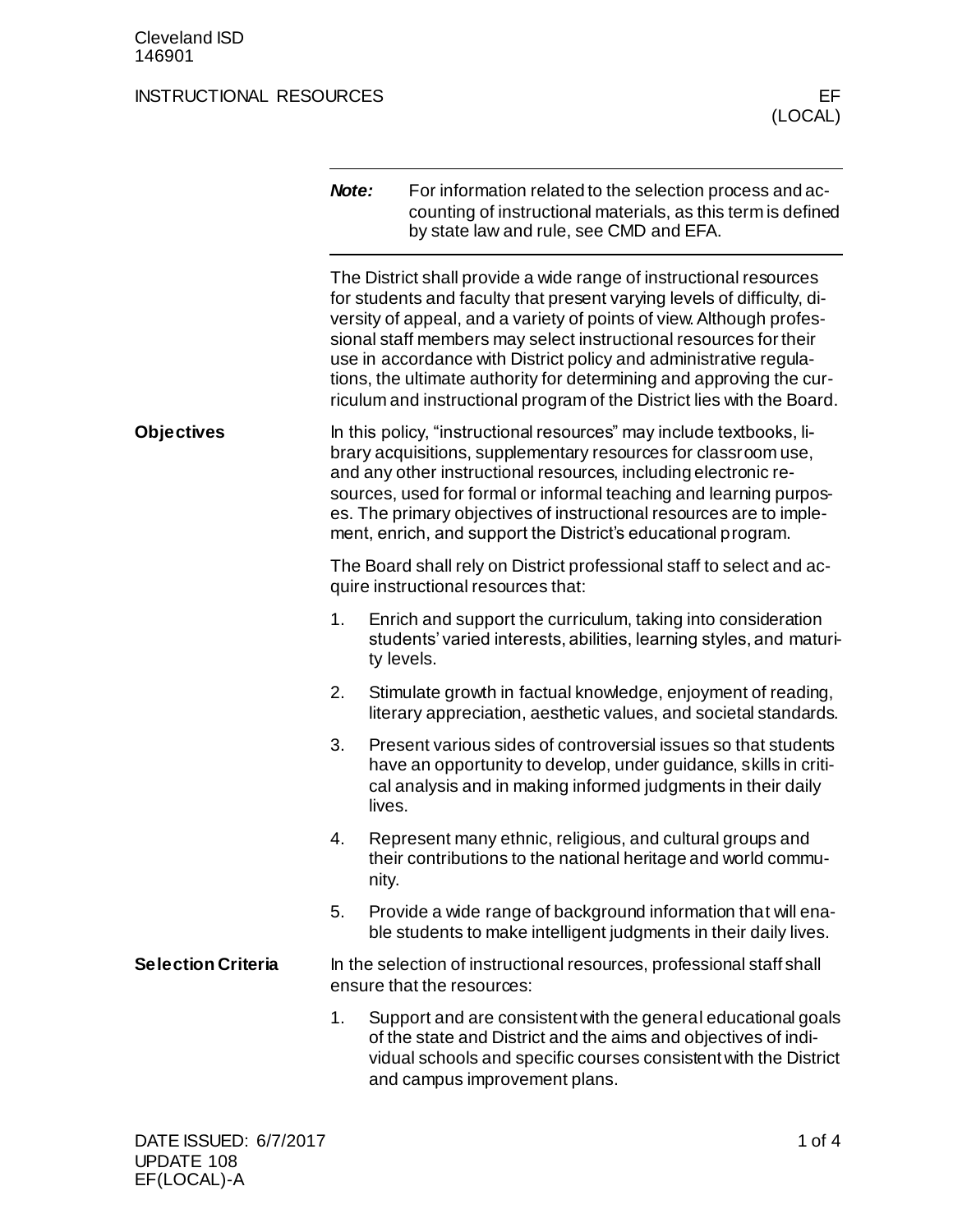|                                       | 2.                                                                                                                                                                                                                                                                                                                                        | Meet high standards for artistic quality and/or literary style,<br>authenticity, educational significance, factual content, physical<br>format, presentation, readability, and technical quality.                                                                                                                                                                                                                                                                                                                                               |          |
|---------------------------------------|-------------------------------------------------------------------------------------------------------------------------------------------------------------------------------------------------------------------------------------------------------------------------------------------------------------------------------------------|-------------------------------------------------------------------------------------------------------------------------------------------------------------------------------------------------------------------------------------------------------------------------------------------------------------------------------------------------------------------------------------------------------------------------------------------------------------------------------------------------------------------------------------------------|----------|
|                                       | 3.                                                                                                                                                                                                                                                                                                                                        | Are appropriate for the subject area and for the age, ability<br>level, learning styles, and social and emotional development<br>of the students for whom they are selected.                                                                                                                                                                                                                                                                                                                                                                    |          |
|                                       | 4.                                                                                                                                                                                                                                                                                                                                        | Are designed to help students gain an awareness of our plu-<br>ralistic society.                                                                                                                                                                                                                                                                                                                                                                                                                                                                |          |
|                                       | 5.                                                                                                                                                                                                                                                                                                                                        | Are designed to provide information that will motivate stu-<br>dents and staff to examine their own attitudes and behavior;<br>to understand their duties, responsibilities, rights, and privi-<br>leges as citizens participating in our society; and to make in-<br>formed choices in their daily lives.                                                                                                                                                                                                                                      |          |
|                                       | 6.                                                                                                                                                                                                                                                                                                                                        | For library selections, are integral to the instructional program,<br>are appropriate for the reading levels and understanding of<br>students, reflect the interests and needs of the students and<br>faculty, are included because of their literary or artistic value<br>and merit, and present information with the greatest degree of<br>accuracy and clarity.                                                                                                                                                                              |          |
|                                       | Administrators, teachers, library media specialists, other District<br>personnel, parents, and community members, as appropriate, may<br>recommend instructional resources for selection. Gifts of instruc-<br>tional resources shall be evaluated according to these criteria and<br>accepted or rejected in accordance with CDC(LOCAL). |                                                                                                                                                                                                                                                                                                                                                                                                                                                                                                                                                 |          |
|                                       |                                                                                                                                                                                                                                                                                                                                           | Selection of resources is an ongoing process that includes the re-<br>moval of resources no longer appropriate and the periodic re-<br>placement or repair of resources that still have educational value.                                                                                                                                                                                                                                                                                                                                      |          |
| <b>Controversial Issues</b>           |                                                                                                                                                                                                                                                                                                                                           | District professional staff shall endeavor to maintain a balanced<br>collection representing various views when selecting instructional<br>resources on controversial issues. Resources shall be chosen to<br>clarify historical and contemporary forces by presenting and ana-<br>lyzing intergroup tension and conflict objectively, placing emphasis<br>on recognizing and understanding social and economic problems.<br>[See also EMB regarding instruction about controversial issues and<br>EHAA regarding human sexuality instruction.] |          |
| <b>Challenged</b><br><b>Resources</b> |                                                                                                                                                                                                                                                                                                                                           | A parent of a District student, any employee, or any District resi-<br>dent may formally challenge an instructional resource used in the<br>District's educational program on the basis of appropriateness.                                                                                                                                                                                                                                                                                                                                     |          |
| Informal<br>Reconsideration           |                                                                                                                                                                                                                                                                                                                                           | The school receiving a complaint about the appropriateness of an<br>instructional resource shall try to resolve the matter informally us-<br>ing the following procedure:                                                                                                                                                                                                                                                                                                                                                                       |          |
| DATE ISSUED: 6/7/2017                 |                                                                                                                                                                                                                                                                                                                                           |                                                                                                                                                                                                                                                                                                                                                                                                                                                                                                                                                 | $2$ of 4 |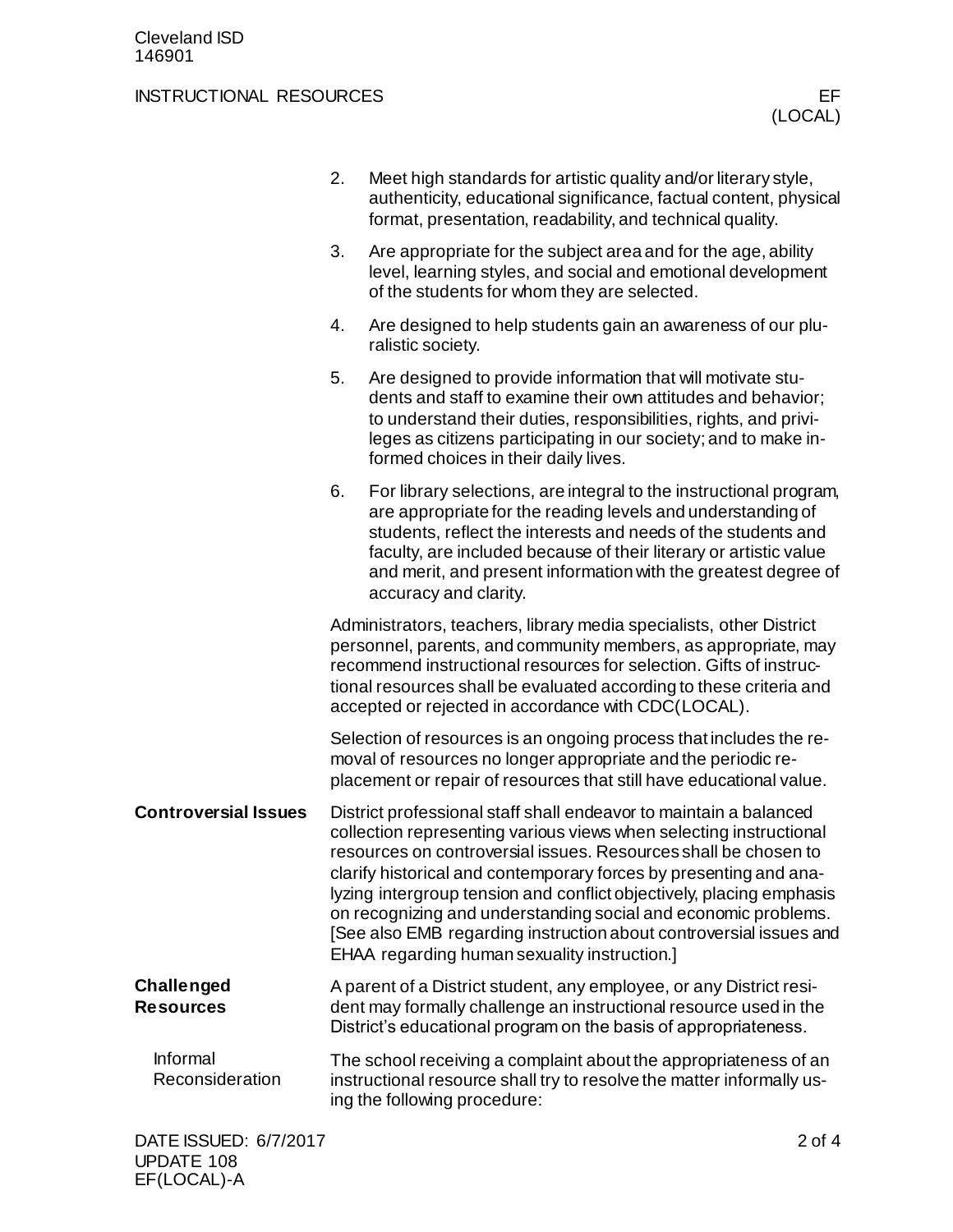|                           | 1.<br>The principal or designee shall explain the school's selection<br>process, the criteria for selection, and the qualifications of the<br>professional staff who selected the questioned resource.                                                                                                                                                                                                                          |  |  |
|---------------------------|---------------------------------------------------------------------------------------------------------------------------------------------------------------------------------------------------------------------------------------------------------------------------------------------------------------------------------------------------------------------------------------------------------------------------------|--|--|
|                           | The principal or designee shall explain the intended educa-<br>2.<br>tional purpose of the resource and any additional information<br>regarding its use.                                                                                                                                                                                                                                                                        |  |  |
|                           | 3.<br>If appropriate, the principal or designee may offer a con-<br>cerned parent an alternative instructional resource to be used<br>by that parent's child in place of the challenged resource.                                                                                                                                                                                                                               |  |  |
|                           | 4.<br>If the complainant wishes to make a formal challenge, the<br>principal or designee shall provide the complainant a copy of<br>this policy and a form to request a formal reconsideration of<br>the resource.                                                                                                                                                                                                              |  |  |
| Formal<br>Reconsideration | A complainant shall make any formal objection to an instructional<br>resource on the form provided by the District and shall submit the<br>completed and signed form to the principal. Upon receipt of the<br>form, the principal shall appoint a reconsideration committee.                                                                                                                                                    |  |  |
|                           | The reconsideration committee shall include at least one member<br>of the instructional staff who has experience using the challenged<br>resource with students or is familiar with the challenged resource's<br>content. Other members of the committee may include District-<br>level staff, library staff, secondary-level students, parents, and any<br>other appropriate individuals.                                      |  |  |
|                           | All members of the committee shall review the challenged resource<br>in its entirety. As soon as reasonably possible, the committee shall<br>meet and determine whether the challenged resource conforms to<br>the principles of selection set out in this policy. The committee shall<br>prepare a written report of its findings and provide copies to the<br>principal, the Superintendent or designee, and the complainant. |  |  |
| Appeal                    | The complainant may appeal the decision of the reconsideration<br>committee in accordance with appropriate complaint policies, start-<br>ing with the appropriate administrator. [See DGBA, FNG, and GF]                                                                                                                                                                                                                        |  |  |
| <b>Guiding Principles</b> | The following principles shall guide the Board and staff in respond-<br>ing to challenges of instructional resources:                                                                                                                                                                                                                                                                                                           |  |  |
|                           | A complainant may raise an objection to an instructional re-<br>1.<br>source used in a school's educational program, despite the<br>fact that the professional staff selecting the resources were<br>qualified to make the selection, followed the proper proce-<br>dure, and adhered to the objectives and criteria for instruc-<br>tional resources set out in this policy.                                                   |  |  |